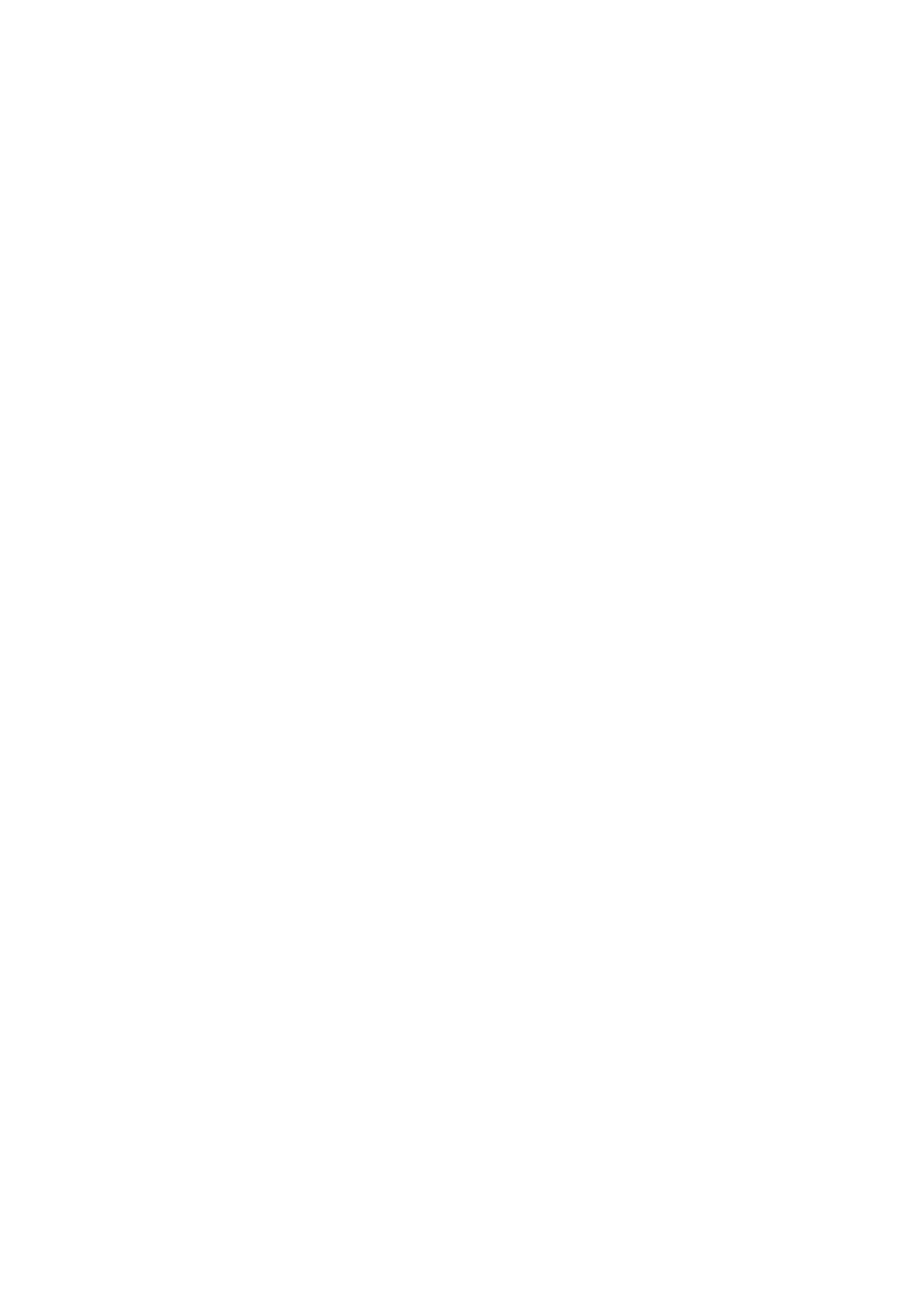### **Factors affecting relationships with selves**

All young people in the survey were asked about factors affecting their relationship with themselves. The top three mentioned factors were sexuality (17%), disability (11%), and religion (10%). The impact of sexuality on relationships with self, slightly varied depending on the gender and age of young people. Females (19%) were more likely than males (15%) to mention sexuality as affecting their relationships with themselves. In terms of age, 16- to 20-year-olds (20%) were more likely to mention sexuality, compared to 21- to 25-year-olds (15%), as a significant factor affecting their relationship with self.



Factors affecting relationship with self also differed depending on a young person's sexual identity. While heterosexual young people identified religion and disability (8% apiece) as critical factors affecting relationships with selves, a different pattern was noted for either gay/lesbian or bisexual young people. For gay/lesbian young people, the top three factors affecting their relationship with self were sexuality (64%), gender identity (19%), and religion (11%). Significant factors for bisexual young people were sexuality (42%), disability (20%), and religion (13%).



*"I identify as bisexual but sometimes I feel like a fraud as I'm attracted to women and men, but I've never been emotionally attracted to a woman"* 

*"I think I'm still struggling to accept some of my own identity because of internalised biphobia and acephobia regarding demi-sexuality"* 

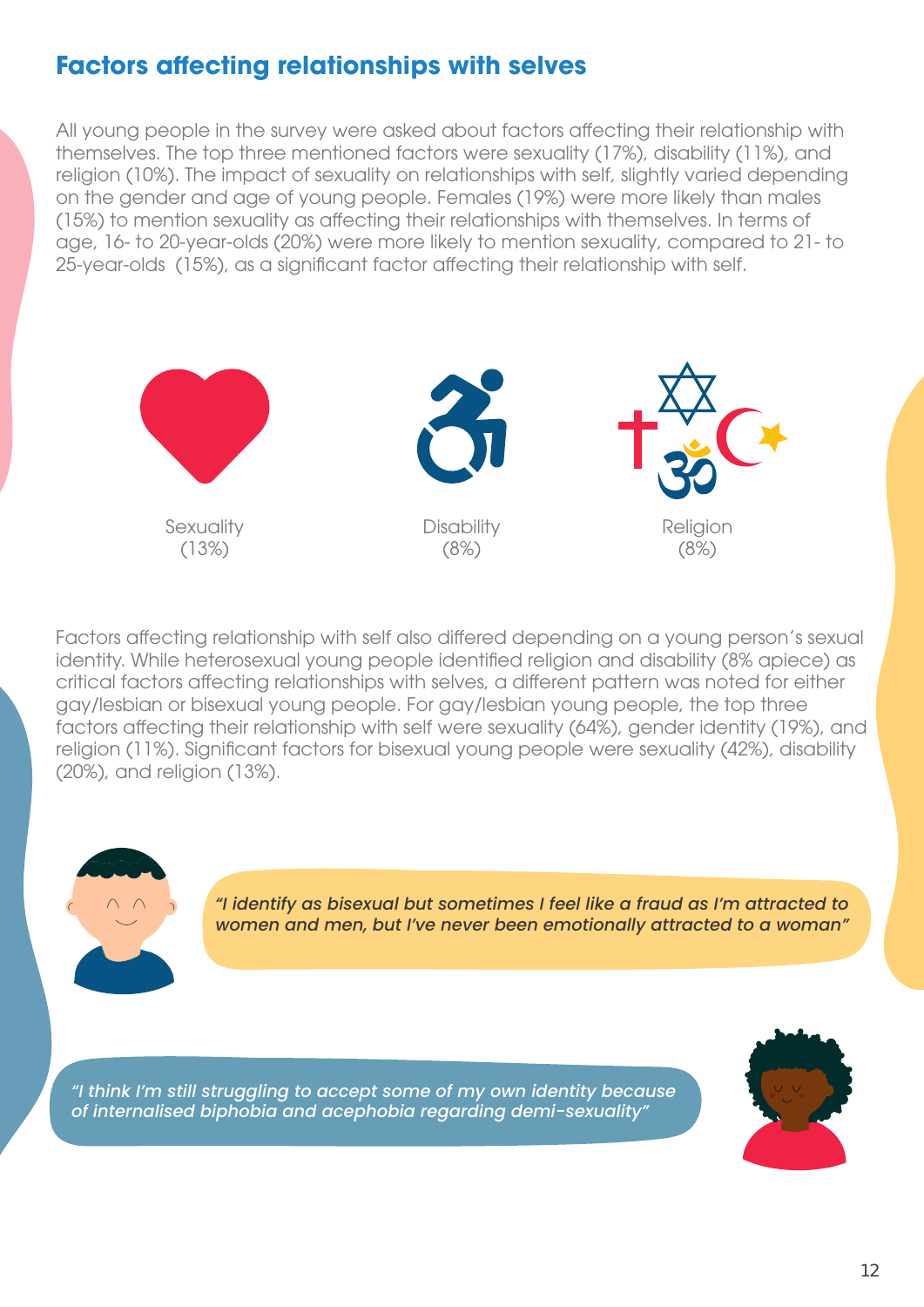#### **Factors affecting relationship with self by sexual identity**



Overall, sexuality emerged as a key factor affecting relationships with family members, partners, and selves. The impact of sexuality is more pronounced for young people who are either gay/lesbian or bisexual. Sexuality has more impact on young people's relationship with self, followed by a relationship with family members and least on relationship with partners.

# **Young people and their relationships with a partner**

## **Different types of relationships**

Young people were asked about the types of relationships which they currently have and had five different types of relationships to choose from.

Almost half (46%) of young people were in one or more types of relationship, with romantic (34%) being the most common and casual (5%) the second most common relationship type among young people. Some 3% were in open relationships, with another 3% being in asexual relationships. A small proportion had other relationships.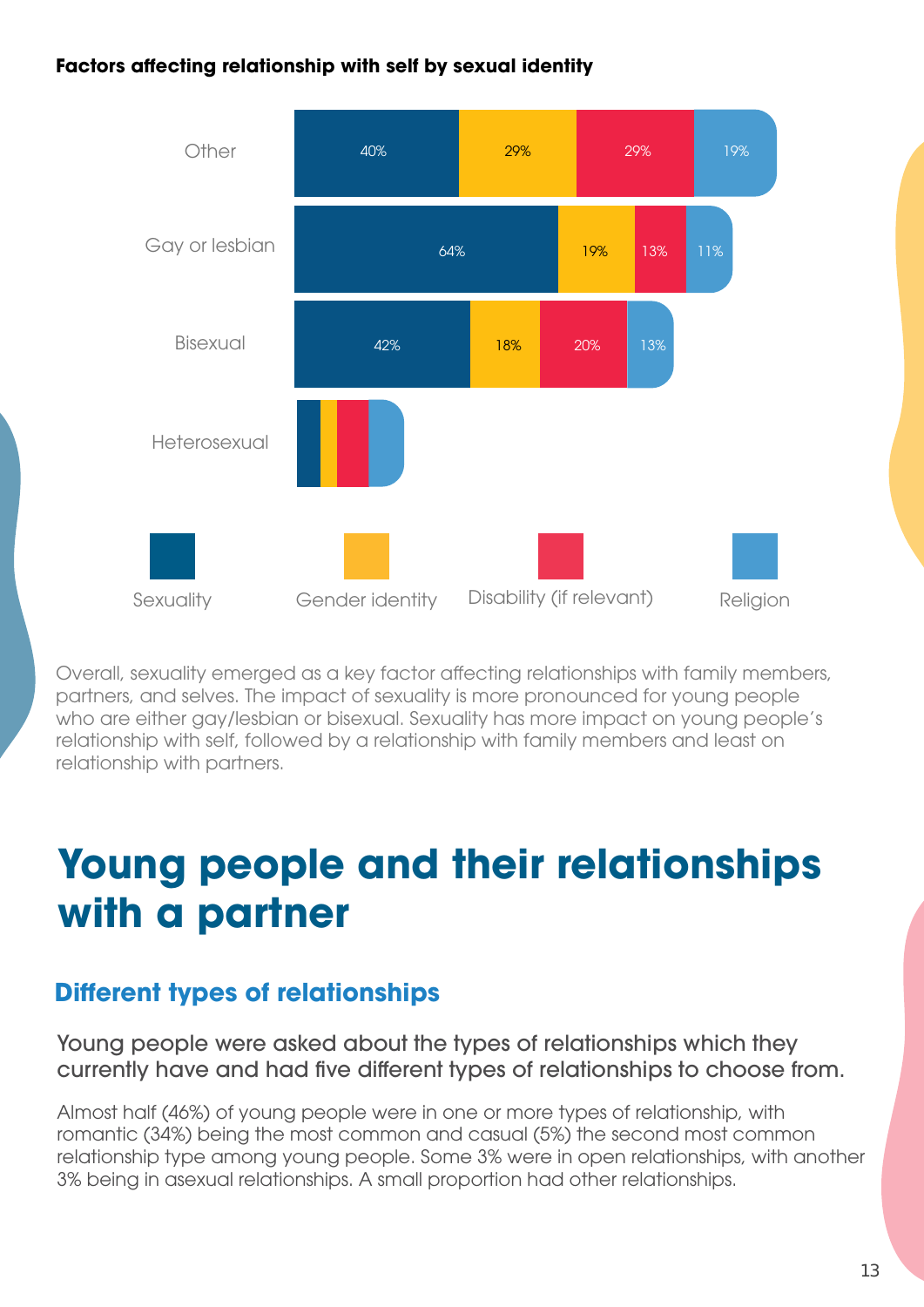#### **Different types of relationships among young people**



## **Impact of the pandemic on dating**

In general, the pandemic had an impact on relationship experiences, with some young people not having any relationships since the beginning of the pandemic. YouGov's survey in April of 2020 established that 58% of young people (aged 18 to 25 years) were single<sup>17</sup>. Among young people (18 to 25 years) who were not single before the pandemic, 19% had completely stopped dating since the beginning of the pandemic<sup>18</sup>. With more than half of young people not in any type of relationship (51%), the impact of the pandemic on young people's relationships may also be apparent in The Mix's data.





Of young people were single

Of young people had completely stopped dating since the beginning

of the pandemic

Of young people are not in any type of relationship

Specifically focusing on romantic relationships, The Mix's data shows, the age group of 21 to 25 years had a larger proportion of young people in a romantic relationship (45%) compared to 22% of young people between 16 and 20 years. Heterosexual young people were more likely to have a romantic relationship (39%).

<sup>&</sup>lt;sup>17</sup> You Gov survey results https://docs.cdn.yougov.com/l2llsos027/YouGov%20-%20dating.pdf

<sup>&</sup>lt;sup>18</sup> You Gov survey results https://docs.cdn.yougov.com/l2llsos027/YouGov%20-%20dating.pdf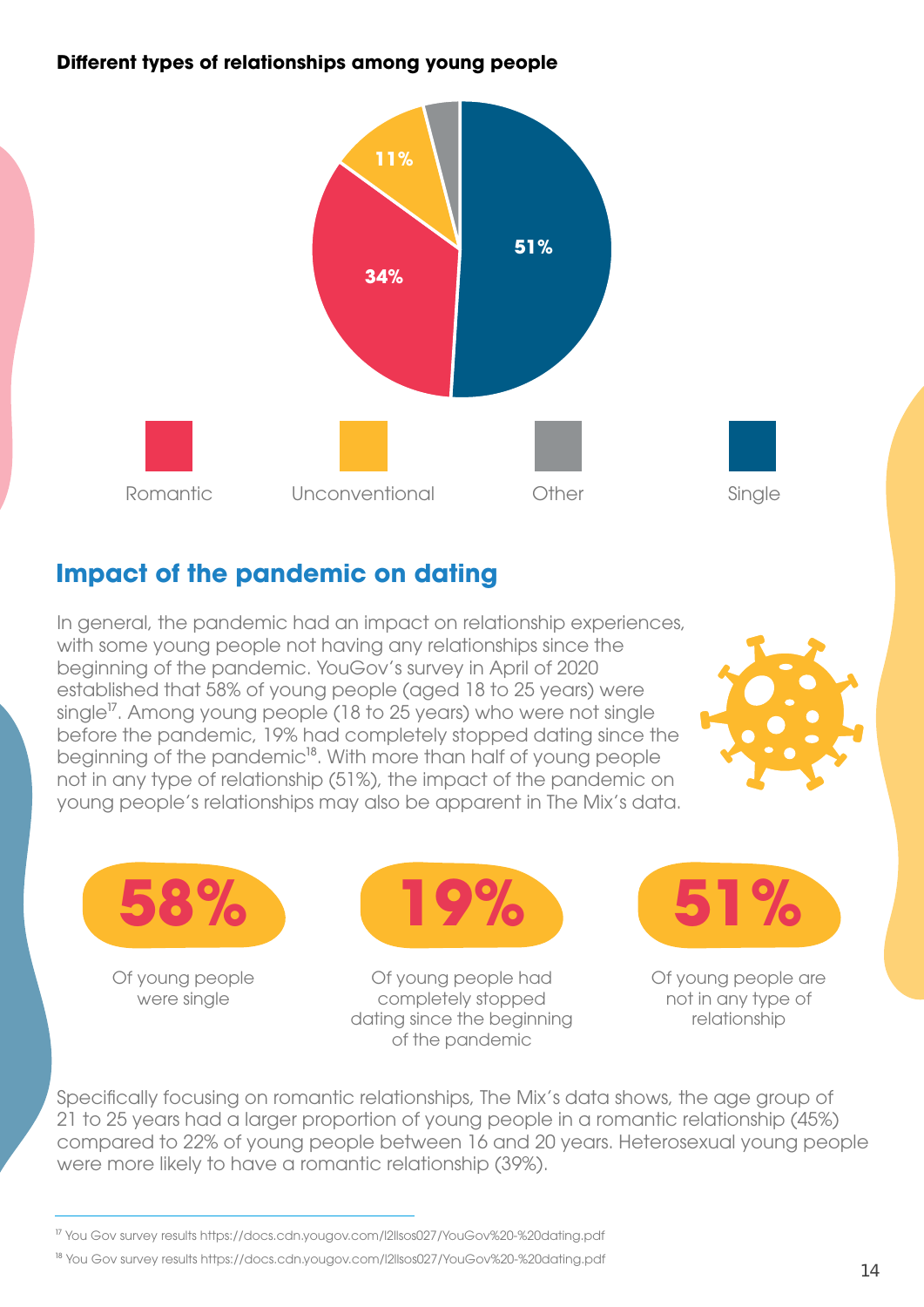

Of the young people who were in a relationship, two common ways that young people met their current partner were through a dating app (20%) and at school/ college (20%). Other significant ways young people met their current partners were at university (16%) and through friends (17%). Young people aged 21 to 25 years (25%) were more likely to have met their current partner through a dating app than those aged 16 to 20 years (12%). The use of social media to find a partner was more popular among the younger age group (16 to 20 years) (18%) than among the older age group (21 to 25 years) (7%).



#### **Where young people met their partners by gender and age**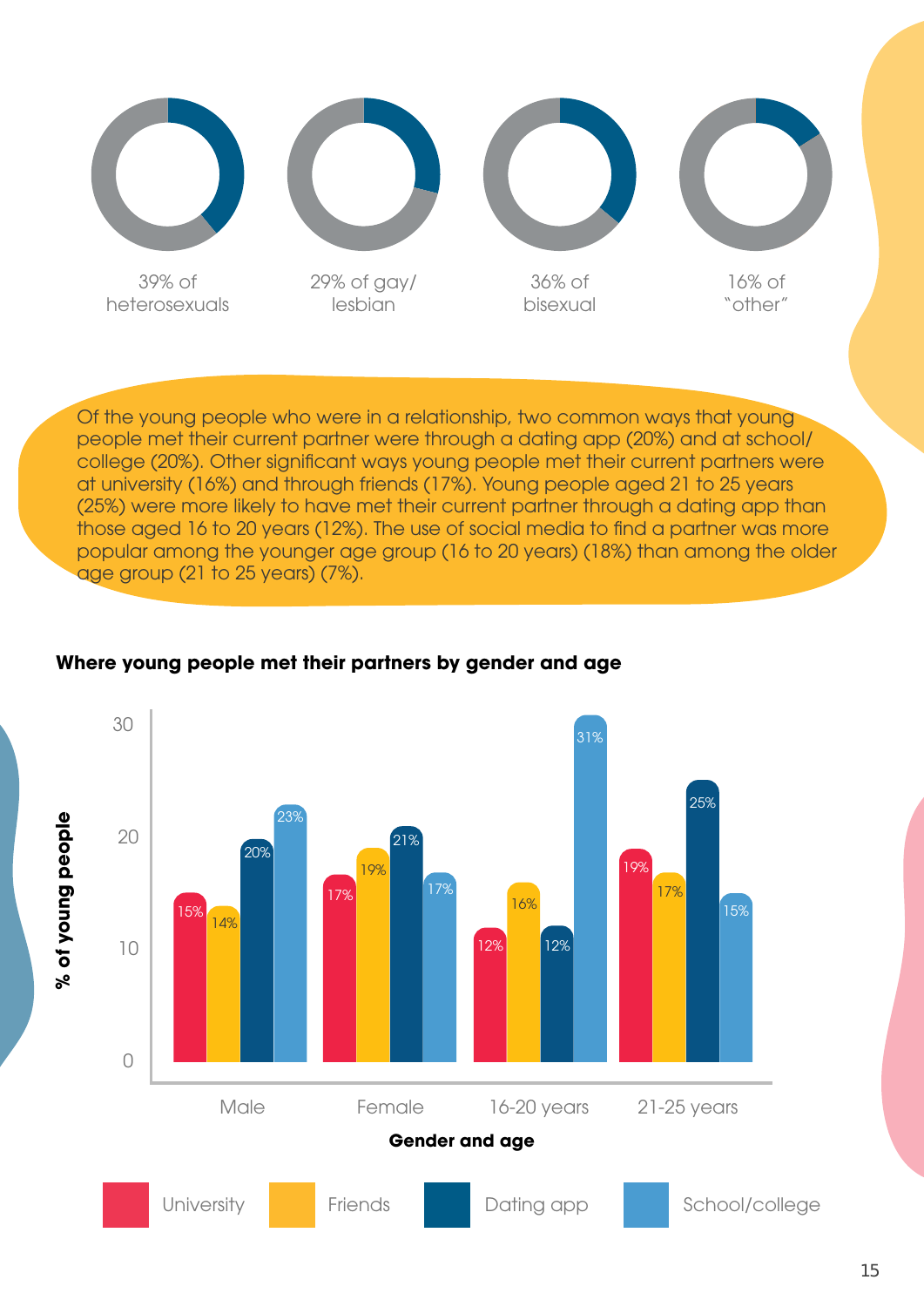### **Partners as a source of encouragement and support**





Of young people in a relationship agreed that their partners supported their goals

Of young people in a relationship did not agree that their partners supported their goals

Almost 9 in 10 young people in a relationship (88%) agreed that their partners supported their goals (85% of males agreed, and 90% of females agreed), while some 8% of young people did not feel their partners were supportive of their goals.

Some differences were observed around how young people felt their partners were supportive of their goals depending on their marital status. Young people married/ in a civil partnership were most likely (11%) to disagree their partners are supportive of their goals. This is in comparison to 6% of young people who have never been married and 5% of those living together.

Similarly, differences were observed around young people's working status. Young people working part-time (77%) and unemployed young people (82%), were the least likely to feel their partners are supportive of their goals. Young people working full-time (91%), and fulltime students (91%) were more likely to agree their partners were supportive of their goals.

#### **Proportion of young people agreeing their partner is encouraging and supportive of their goals by working status:**





When it comes to support from partners when young people experience challenges, almost 9 in 10 (86%) young people in a relationship felt their partners supported them in challenges and some 8% did not feel so.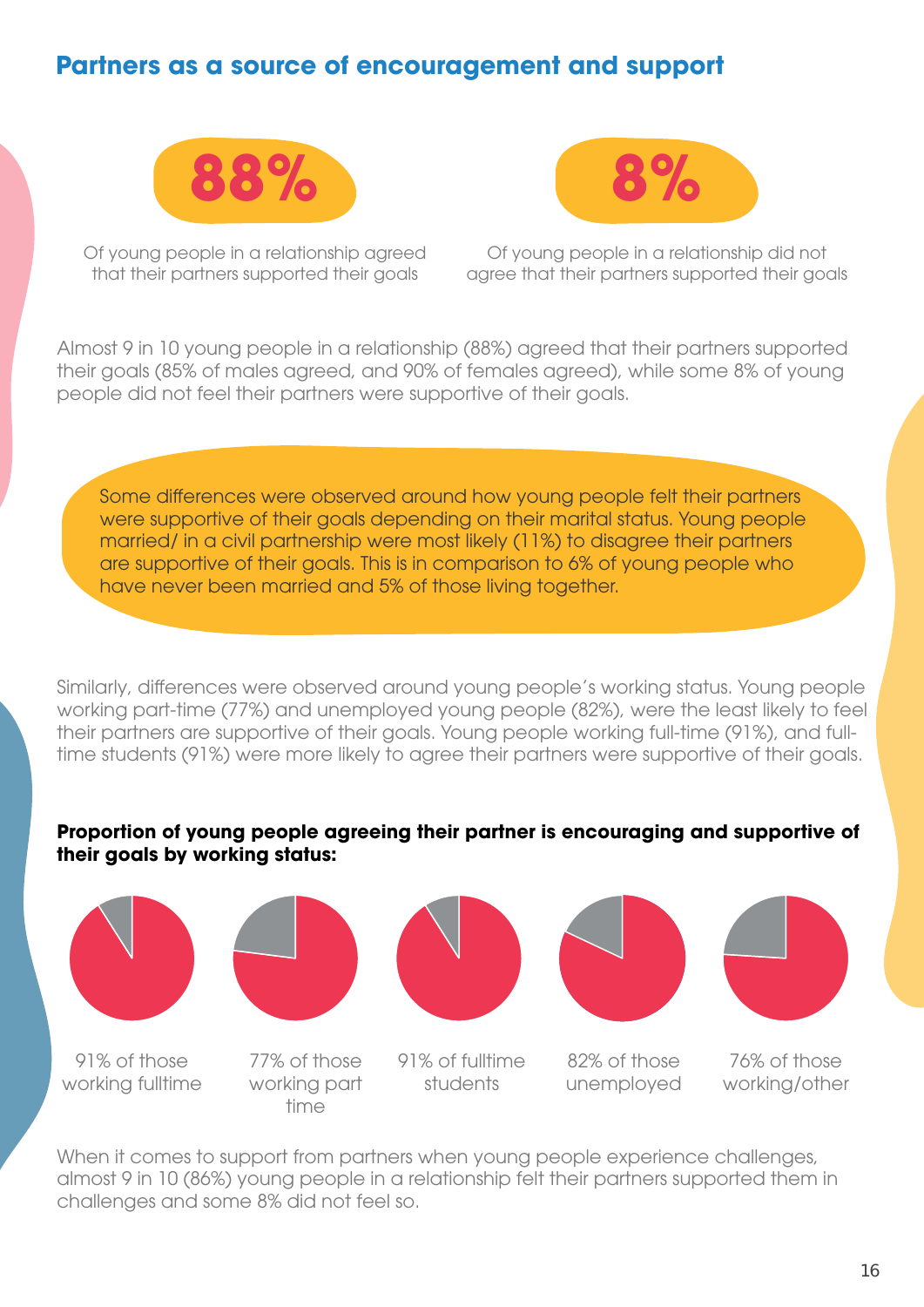There appears to be a relationship between the type of a relationship the person is in and support provided by partners when challenges are experienced. Almost 1 in 3 (31%) young people in asexual relationships felt unsupported by partners when experiencing challenges, 20% of young people in casual relationships and also 24% of those in open relationships felt unsupported by partners in challenges. In comparison, only 4% of those in romantic relationships felt unsupported by their partners in challenges.





Gay/lesbian young people were the least likely to feel their partners supported them

Heterosexual young people were the most likely to feel their partners supported them

Similarly, sexuality is an important factor; gay/lesbian young people were the least likely to feel their partners supported them in challenges (76%) while heterosexual young people (91%) were the most likely to agree their partners supported them in challenges, followed by bisexual young people (85%).

### **Pressure from partners**

Consent in relationships relates to giving permission for something to happen or an agreement to do something<sup>19</sup>. Consent means someone has the freedom to choose without coercion, they have the capacity (mental capacity, not under influence of drugs), and have the choice to say no if they wanted to<sup>20</sup>. Previous studies in the UK have demonstrated that 6.9% of young people say they have been pressured into sex<sup>21</sup>.

In The Mix's survey, 16% of young people in a relationship felt they were pressured by their partners, sometimes to do things they did not want to do in general. (The question did not ask specifically about being pressured into sex). Males (20%) and those aged between 16 and 20 years (19%) were the most likely to feel so, compared to females (12%) and those aged 21 to 25 years (14%).

#### **Proportion of young people feeling pressured by their partner**



<sup>19</sup> What is consent? https://youngandfree.org.uk/relationships/consent/

<sup>20</sup> What does the law say? https://youngandfree.org.uk/relationships/consent/

<sup>21</sup> https://www.youngpeopleshealth.org.uk/wp-content/uploads/2019/09/AYPH\_KDYP2019\_FullVersion.pdf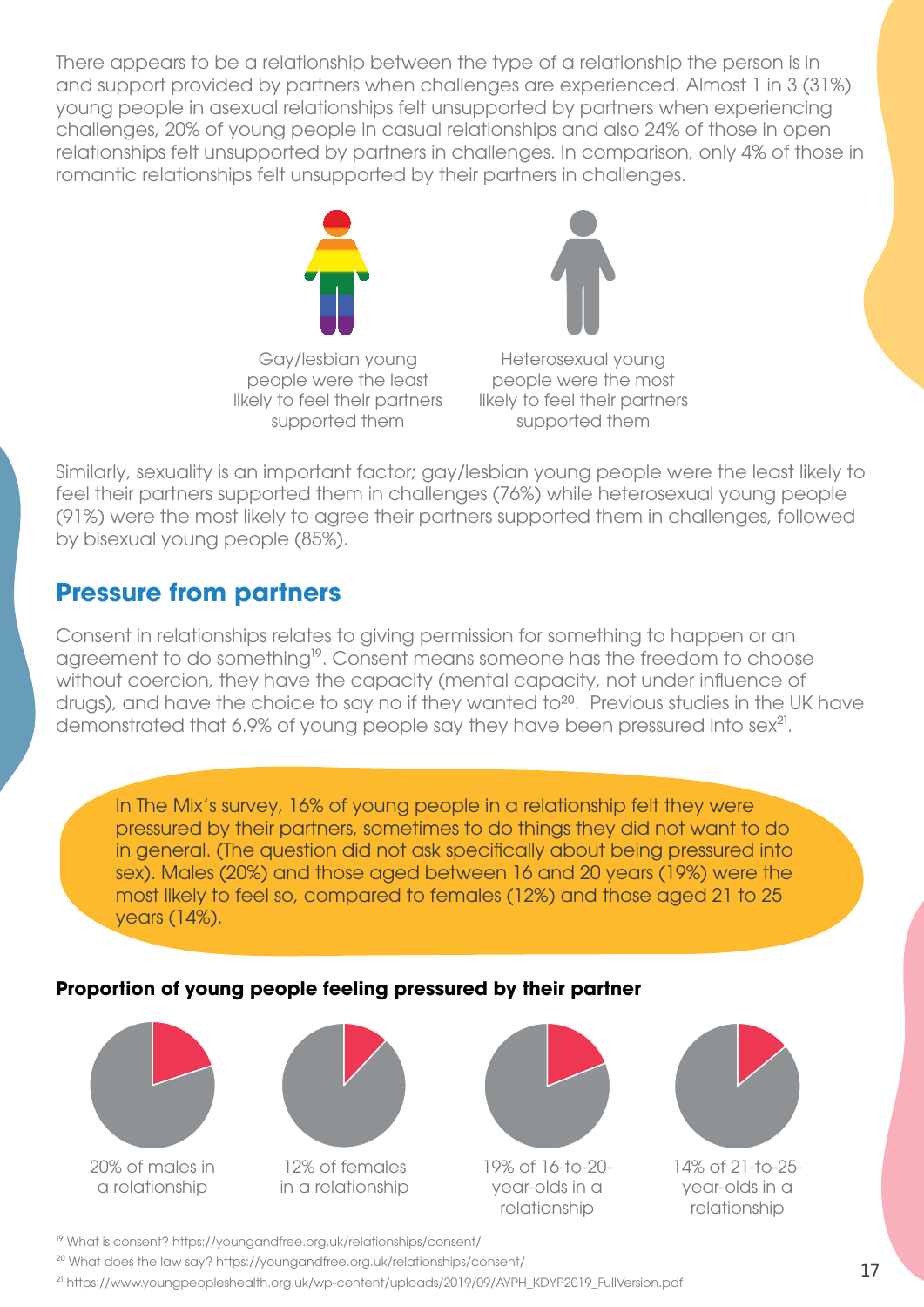Although fewer young people were in "unconventional" relationships, such young people felt the most pressured by their partners, with young people in open (37%) and asexual relationship the most likely (32%) to feel so. Only a small proportion of young people in romantic relationships (13%) felt pressured by their partners sometimes to do something they did not want to do.



Almost 4 in 5 (79%) of young people in a relationship agreed they knew how to refuse a request from their partner to do something they disagreed with, while some 16% did not know how to refuse. Males (17%) and those aged between 16 to 20 years (18%) were more likely to say they did not know how to say "no" to their partners, compared to females and those aged 21 to 25 years (14%, apiece).

Young people who are married or in civil partnership were the most likely to feel they did not know how to say "no" to their partners (23%), compared to those never married (14%) or living together (10%).

Most young people in a relationship (88%) feel comfortable being themselves around their partners, with females (90%) and those aged 21 to 25 years (91%) most likely to feel so compared to males (87%) and those aged between 16 to 20 years (83%).

#### **Proportion of young people feeling comfortable around their partner:**





83% of those aged 16 to 20 years



87% of males 90% of females



91% of those aged 21 to 25 years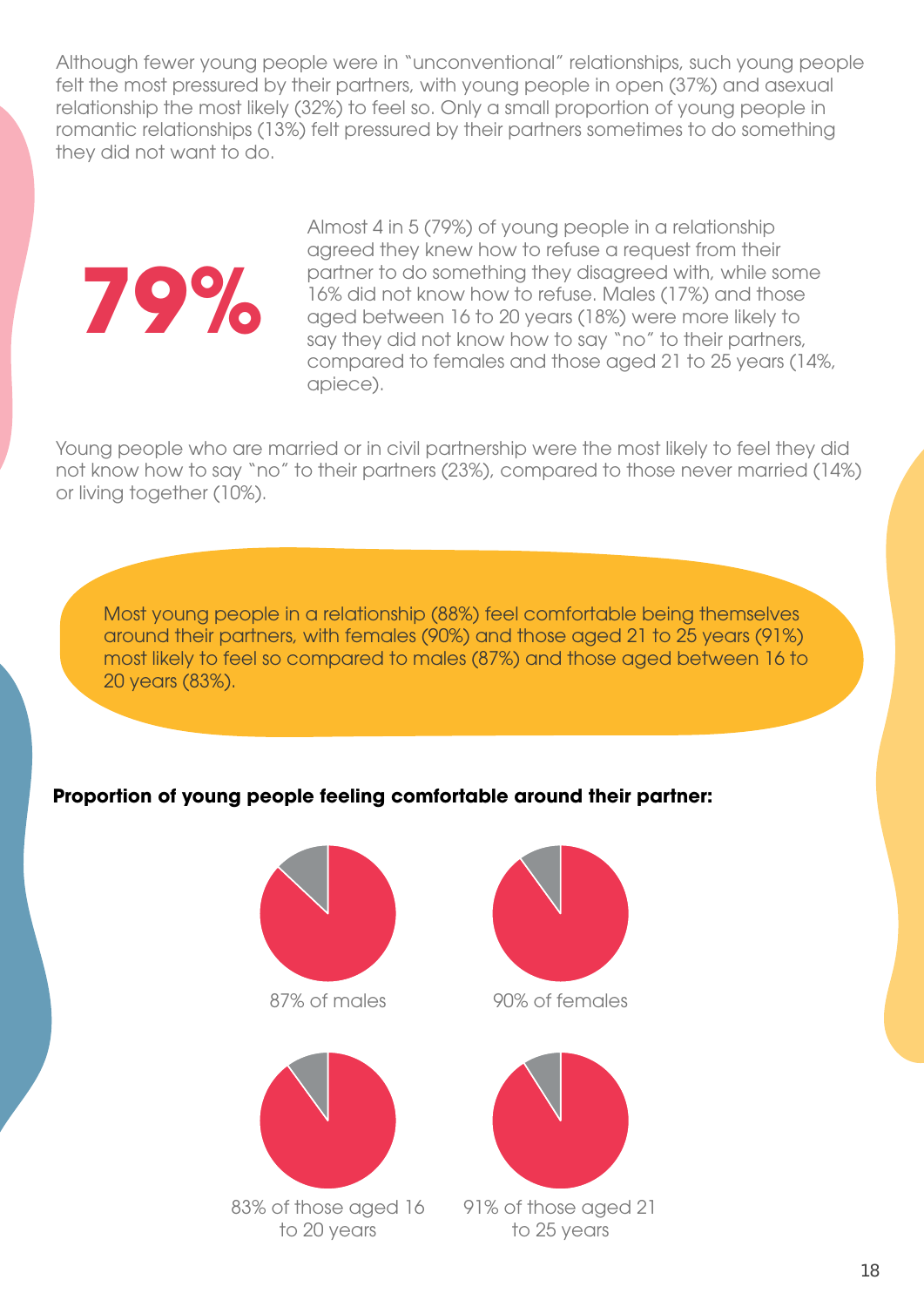Surprisingly, young people who are married/in a civil partnership (83%) were less likely to feel comfortable around their partners compared to young people never married (90%) or young people living as married (98%).

Yet again sexuality plays an important role here. Gay/lesbian young people were less likely to feel comfortable around their partners (79%). This compares to 90% of bisexual and 93% of heterosexual young people feeling comfortable being themselves around their partners.

## **Effect of relationships on mental health**



For young people in relationships, mental health can affect and be affected by a relationship experience. The top mental health triggers for young people in relationships can include arguing with a partner, having mental health difficulties misunderstood by a partner, issues around sexual activity or physical intimacy, being critical of each other's personalities, and getting naked with a partner<sup>22</sup>.



Of young people agreed that their relationships negatively affected their mental health

In The Mix's survey, 12% of young people in a relationship agreed that their relationships negatively affected their mental health. Males and those aged between 16 to 20 years (15% apiece) were more likely to agree that they experienced a negative impact of their relationship on their mental health compared to females (10%) and those aged 21 to 25 years (11%).



Gay/lesbian and bisexual young people (17% apiece) were far more likely to feel their relationship negatively affected their mental health compared to heterosexual young people (10%).

<sup>&</sup>lt;sup>22</sup> https://metro.co.uk/2019/05/15/single-people-believe-mental-health-issues-makes-harder-find-relationship-9554236/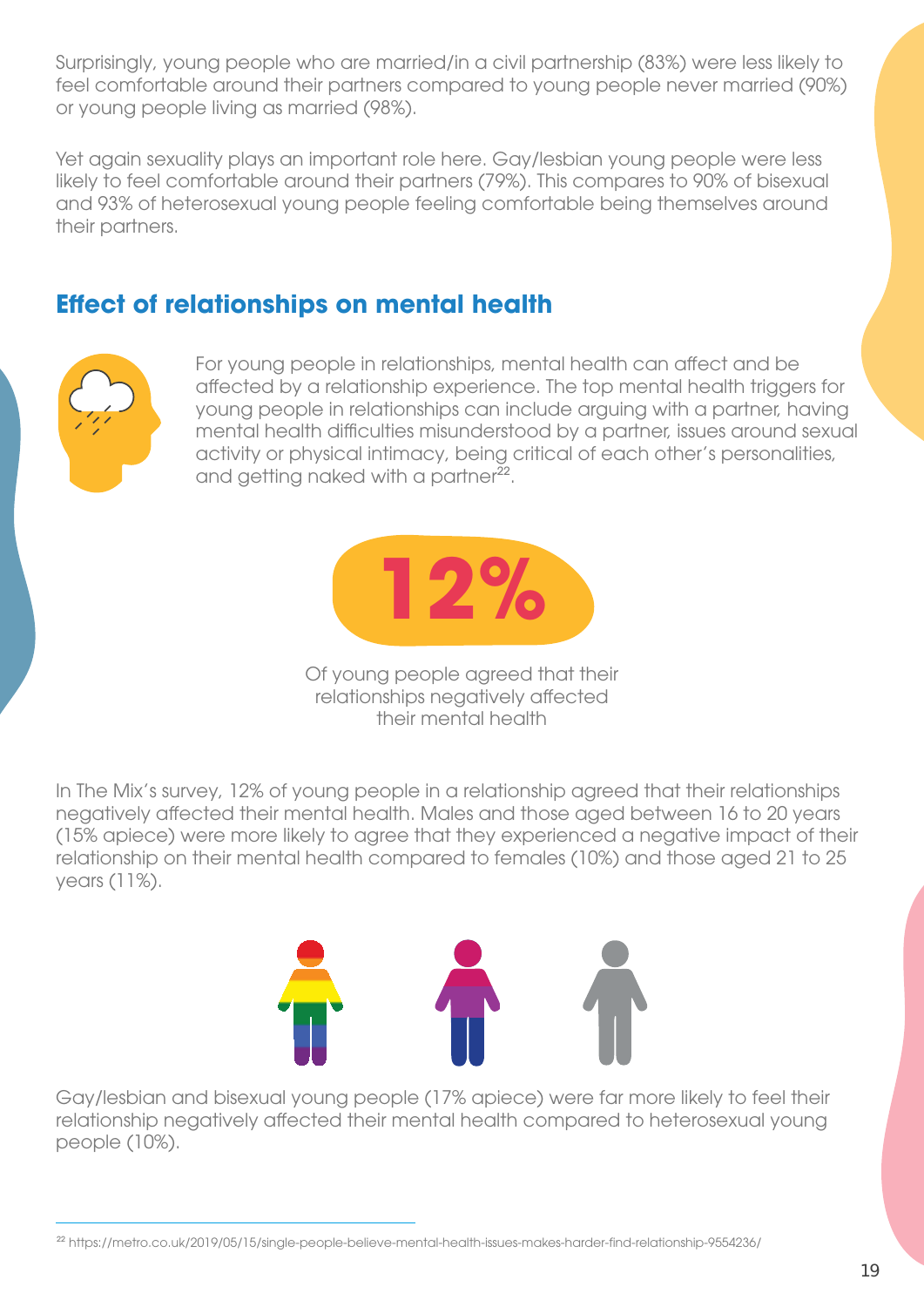"Unconventional" relationship type and frequent conflict in a relationship appear to be associated with negative impact on mental health. Young people in "unconventional" relationships were more likely to feel their mental health was negatively affected by the relationship in comparison to young people in romantic relationships.

#### **Proportion of young people agreeing their mental health was affected by the**



25% in casual

relationships





25% in asexual relationships

Young people who sometimes (19%) or often (40%) experienced conflict with their partners were more likely to feel their relationship negatively affected their mental health, compared to young people who rarely (9%) or never (6%) have a conflict with their partners.



Of young people in a relationship never experience conflict with their partners



Of young people in a relationship experience conflict rarely or sometimes

Of young people in a relationship experience conflict with their

partner often



Of young people in a relationship experience conflict with their partner all the time

Overall, 1 in 4 (26%) young people in a relationship never experience conflict with their partners, with 65% experiencing conflict rarely or sometimes. Some 6% experience conflict with their partner often and 2% all the time.

Young people in "unconventional" relationships were more likely to have experienced conflict with their partners all the time or often. Some 19% of young people in open relationships, 21% of young people in asexual relationships, and 18% of young people in casual relationships experienced conflict all the time or often with their partners. This is in comparison to only 4% of thosf\e in romantic relationships experiencing conflict all the time or often.

Over 3 in 4 (78%) young people never felt unsafe with their partner, with only 2% feeling unsafe all the time. Females (80%) and those aged 21 to 25 years (82%) were more likely to say that they have never felt unsafe with their partner compared to males (75%) and those aged 16 to 20 years (70%). There were great differences in how safe young people felt with their partner depending on the relationship type.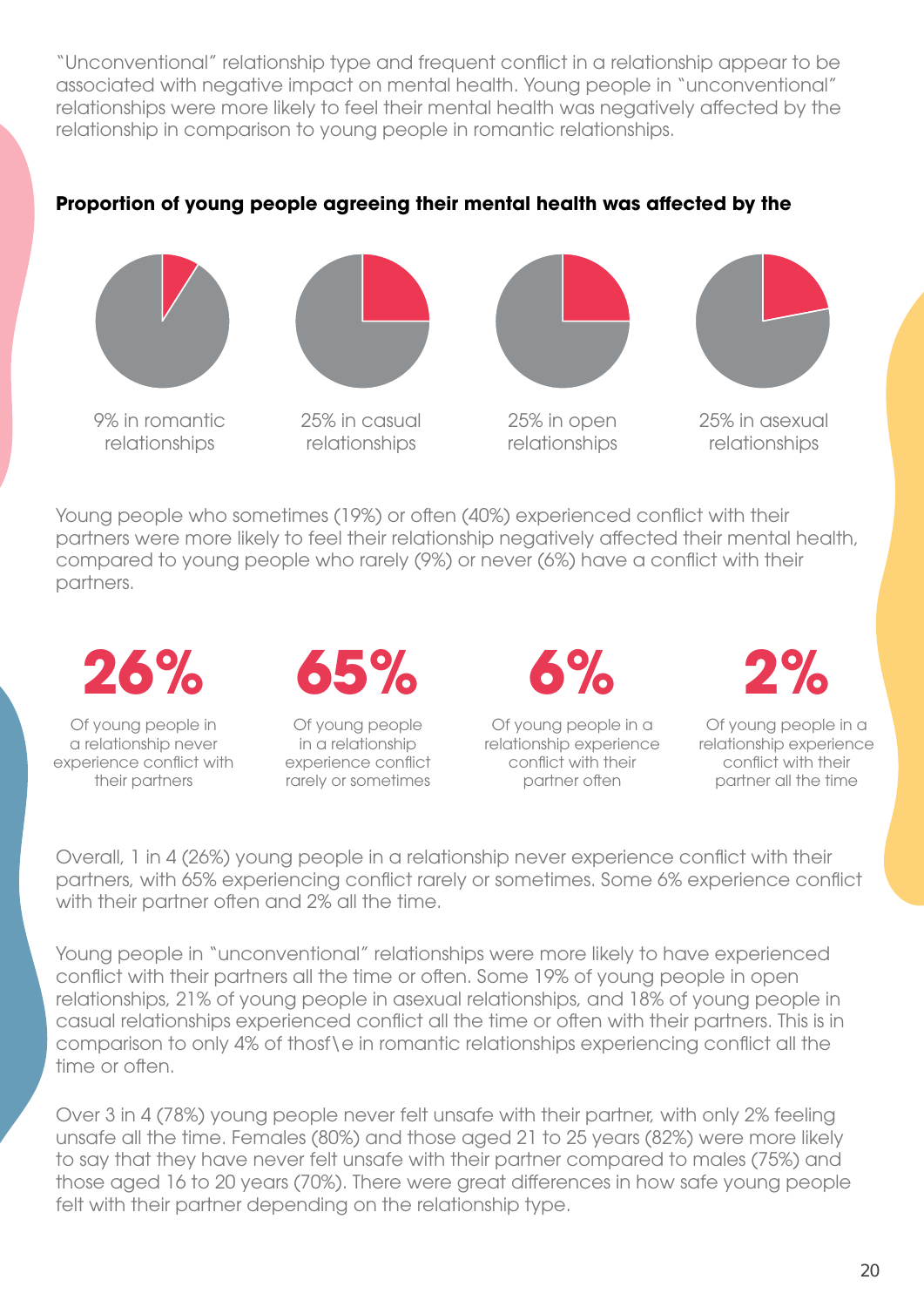#### **Proportion of young people who never felt unsafe with their partner:**



In summary, although most young people seem to have positive experiences of relationships with partners, there are some groups of young people who seem to have less positive relationship experiences, in comparison to other groups. For instance, young people aged 21 to 25 years seem to have better relationship experiences compared to those aged 16 to 20 years. Young people married or in a civil partnership also seem to have slightly poorer relationship experiences with partners compared to their counterparts. Young people in "unconventional" relationships seem to have poorer relationship experiences with partners compared to young people in conventional relationships.



Relationships with family members are key for young people. However, the family context can be a source of challenges for young people, especially for minority groups like LGBTQ+ groups.

Previous studies in the UK have shown that LGBTQ+ young people are often rejected by their family and community<sup>23</sup>. This can even lead to homelessness with nearly 1 in 10 LGBTQ+ young people having to leave home for reasons relating to their sexuality or gender identity<sup>24</sup>. Coming out presents young LGBTQ+ people with challenges, especially coming out to family members<sup>25</sup>.

²³ https://metrocharity.org.uk/sites/default/files/2017-04/National%20Youth%20Chances%20Intergrated%20Report%202016.pdf <sup>24</sup> https://metrocharity.org.uk/sites/default/files/2017-04/National%20Youth%20Chances%20Intergrated%20Report%202016.pdf ²⁵ https://metrocharity.org.uk/sites/default/files/2017-04/National%20Youth%20Chances%20Intergrated%20Report%202016.pdf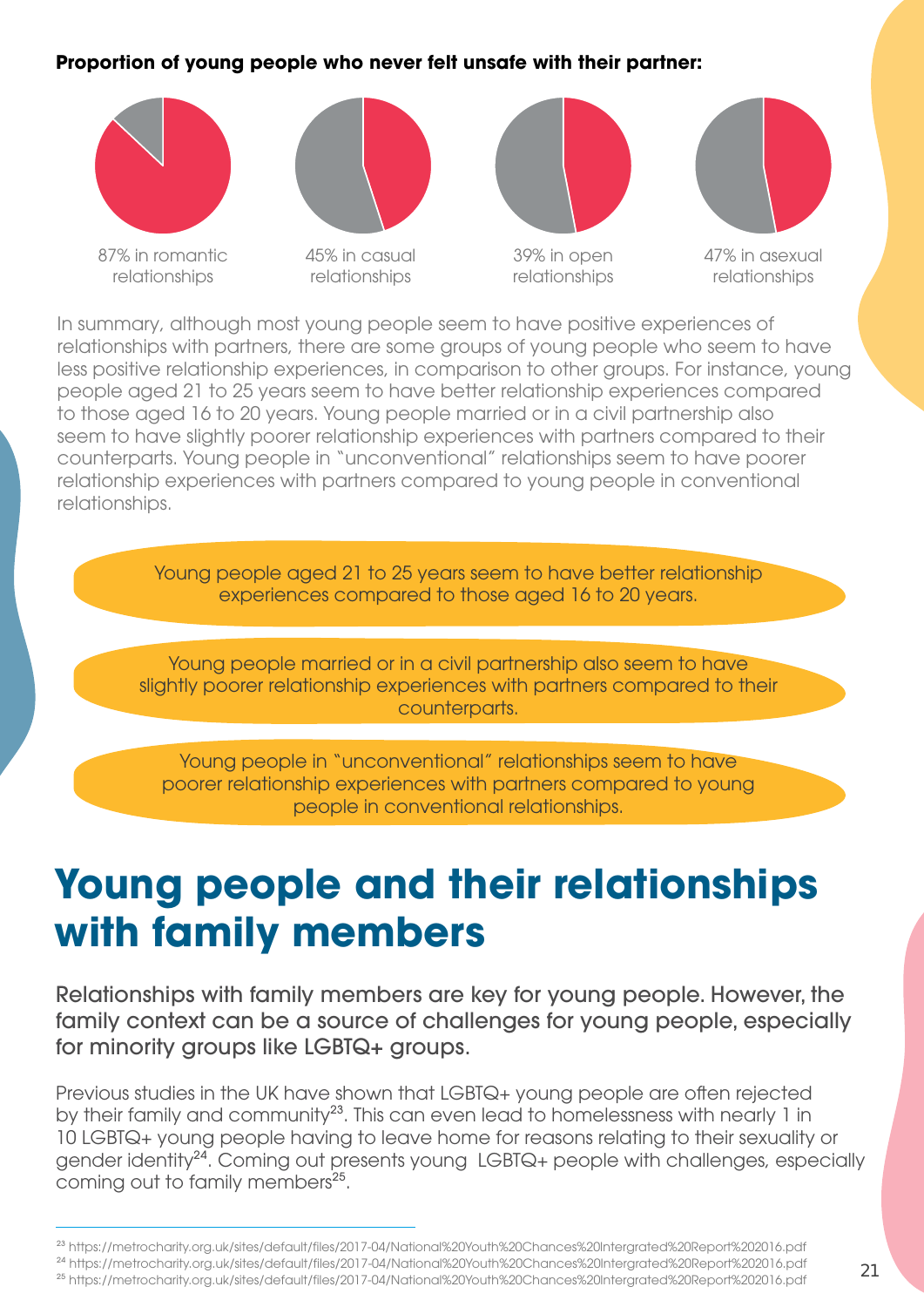### **Family as a source of encouragement and support**



While 79% of young people agreed that their families were supportive of their goals, there were vast differences depending on young people's sexuality. Young people identifying their sexuality as "other" (68%) were the least likely to agree that their families were supportive of their goals. This was followed by gay/lesbian (74%) and bisexual (77%) young people. In comparison 85% of heterosexual young people agreed that their families were supportive of their goals.

**Proportion of young people feeling agreeing their families support their goals**



67% of young people agreed that their families provided a support network when experiencing challenges, while some 22% of young people disagreed. Families do not seem to be a strong support system for young people who are gay/lesbian, as 43% of such young people disagreed that their families supported them in challenges. Young people identifying their sexuality as "other" (28%) and bisexual young people (27%) were also more likely to disagree their families supported them in challenges. Conversely, families tend to provide a strong support network for heterosexual young people, with only 18% of heterosexuals feeling their families are not supportive during challenges.



Of young people felt comfortable being themselves around their family



Of young people disagreed with feeling comfortable being themselves around their family

While around three quarters (72%) of young people felt comfortable being themselves around their family, some 20% disagreed. Yet again, sexuality and the type of relationship a young person is in appear to influence how they feel around their family. Gay/lesbian young people ranked as the most likely to feel uncomfortable being themselves around their families, with 40% feeling so. This was followed by young people with "other" sexuality (39%) and bisexual young people (35%). Heterosexual young people are the least likely to be uncomfortable being themselves around their families (13%).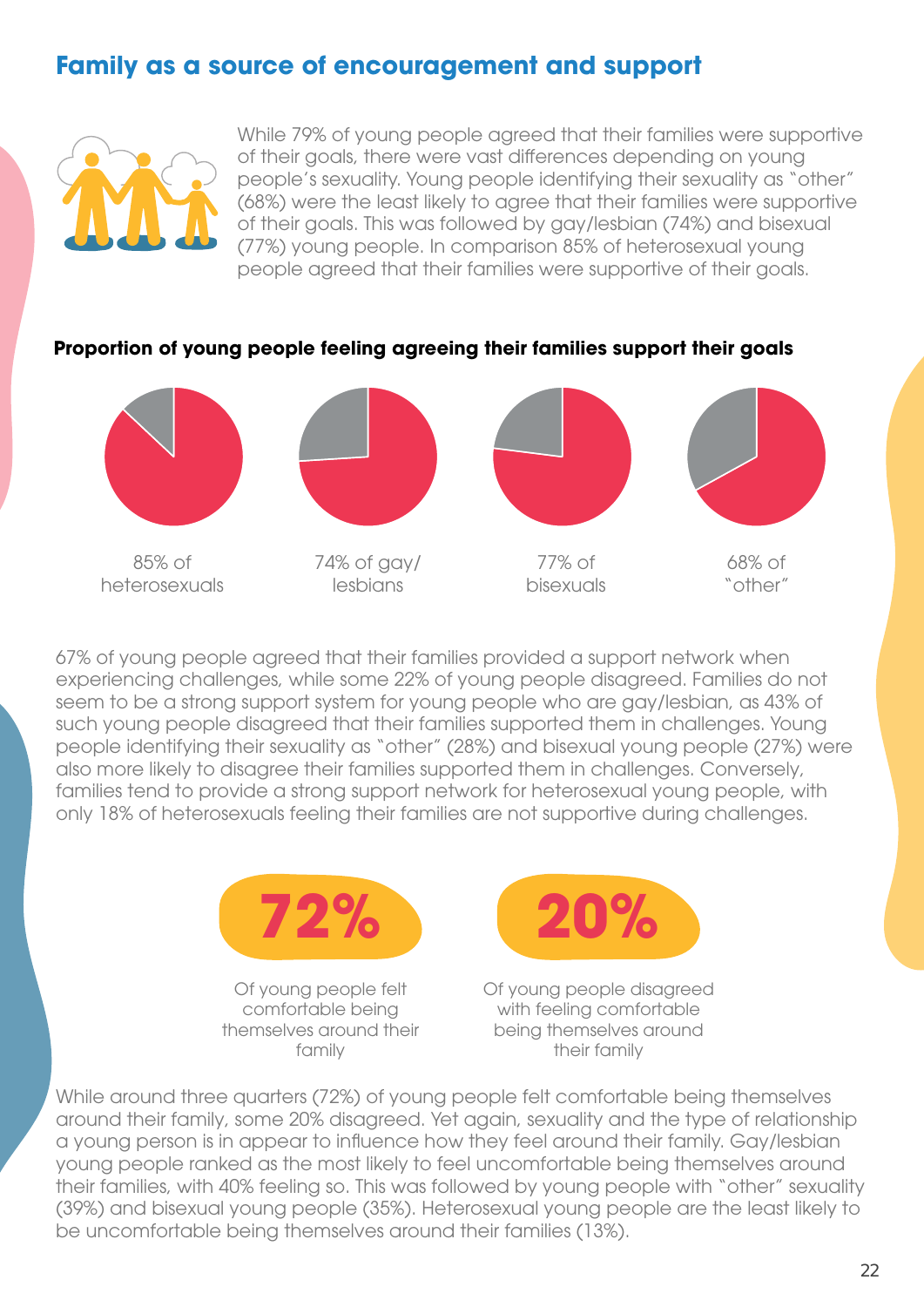Similarly, young people in "unconventional" relationships (open, casual, and asexual) were more likely to feel uncomfortable around their families. Young people not in a relationship and those in a romantic relationship were less likely to feel uncomfortable around their family.



#### **Proportion of young people feeling comfortable around their families:**

Although young people identify their families as a significant support network, the proportion of young people finding a family to be a supportive network was far lower in comparison to support systems provided by young people's partners. More importantly, some young people find it difficult to have a positive experience of families as a support system and many of these are from the LGBTQ+ community. Also, young people in "unconventional" relationships are somewhat less likely to be able to draw on the support from their families when experiencing challenges.

# **Young people and their relationships with self**

## **Self-identity**

Self-identity is very important in young people's relationships as it helps develop intimacy, assertiveness, exercise good boundaries with family, friends, and partners and guard against feeling manipulated or resentful in personal relationships<sup>26</sup>.

Previous studies demonstrated that young people's elements of self-identity can be shaped by the networks they associate with and the environment they live in. For instance, young people who have sexually active friends are more likely to feel pressured to be sexually active too<sup>27</sup>. Also, young people who are friends with a young person in a romantic relationship are twice as likely to desire to have a romantic relationship too<sup>28</sup>.

<sup>&</sup>lt;sup>26</sup> https://www.reconnectcounseling.com/the-importance-of-self-identity-for-setting-relationship-boundaries/

²⁷ https://www.ncbi.nlm.nih.gov/pmc/articles/PMC3888648/

²⁸ https://www.ncbi.nlm.nih.gov/pmc/articles/PMC3888648/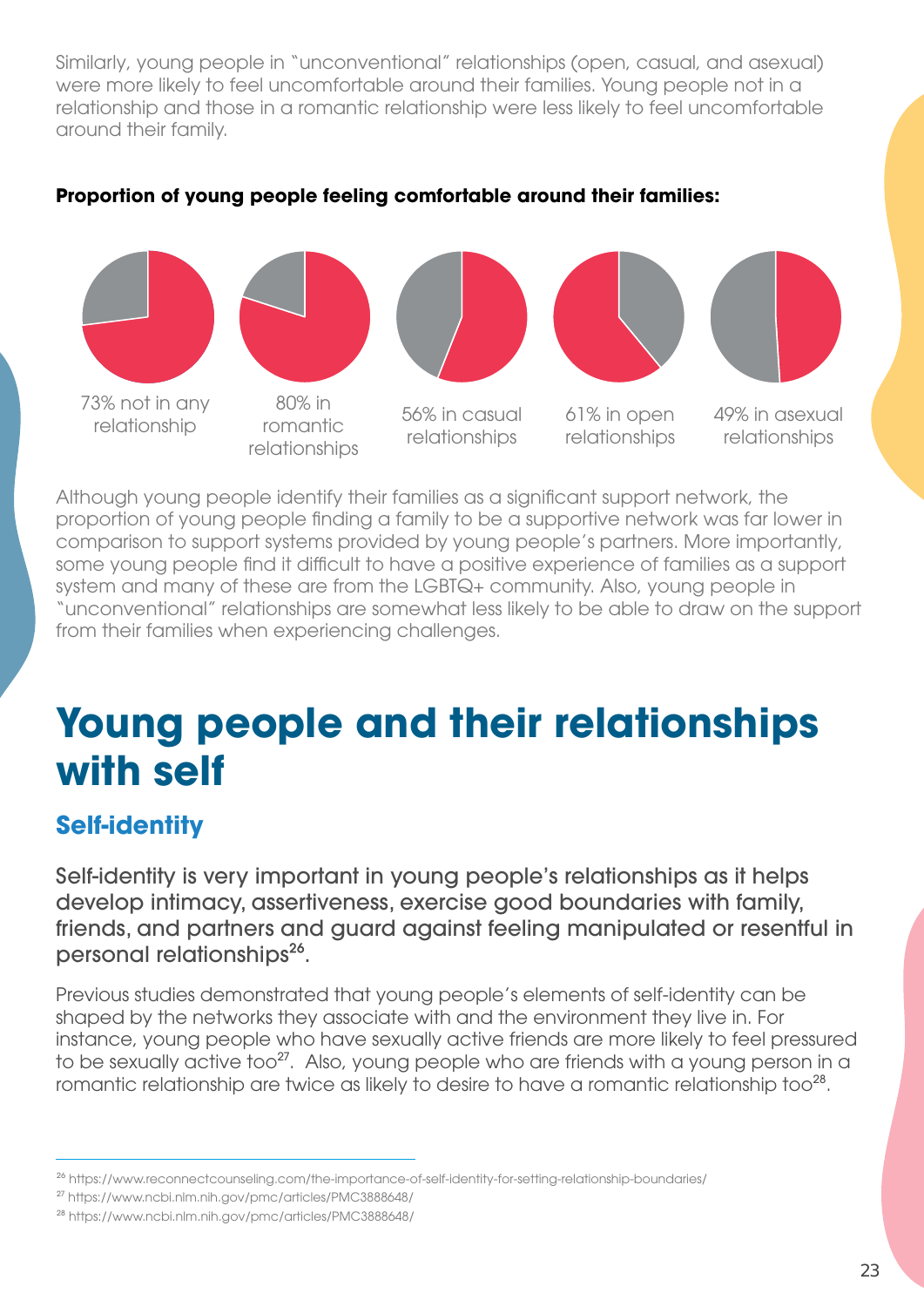All young people in the The Mix's survey were asked several statements about their selfidentity and these related to awareness of self-identity, comfort with self-identity, feeling pressured to be in a relationship, and comparing self to others.



Of young people agreed that they knew their identity

Of young people did not think they knew "who they are" yet

Some 70% of young people agreed they knew their identity, and some 19% did not think they knew "who they are" yet. Those aged between 21 to 25 years were more likely to know "who they are" (72%) than those aged 16 to 20 years (68%).

With regards to relationship type, young people in "unconventional" relationships asexual (45%), open (66%), and casual (58%) were less likely to know their identity. In comparison, young people who are not in any relationship (70%) and those in romantic relationships (79%) appeared to be the most likely to be certain of their identity.

#### **Proportion of young people knowing who they are in terms of identity:**



Differences existed also depending on young people's sexual identity. Young people identifying their sexual identity as "other" (56%) and bisexual (63%) were less likely to be certain they knew "who they were". In contrast, heterosexuals (78%) and gays/lesbians (70%) were more likely to agree they "knew who they were" in terms of their identity.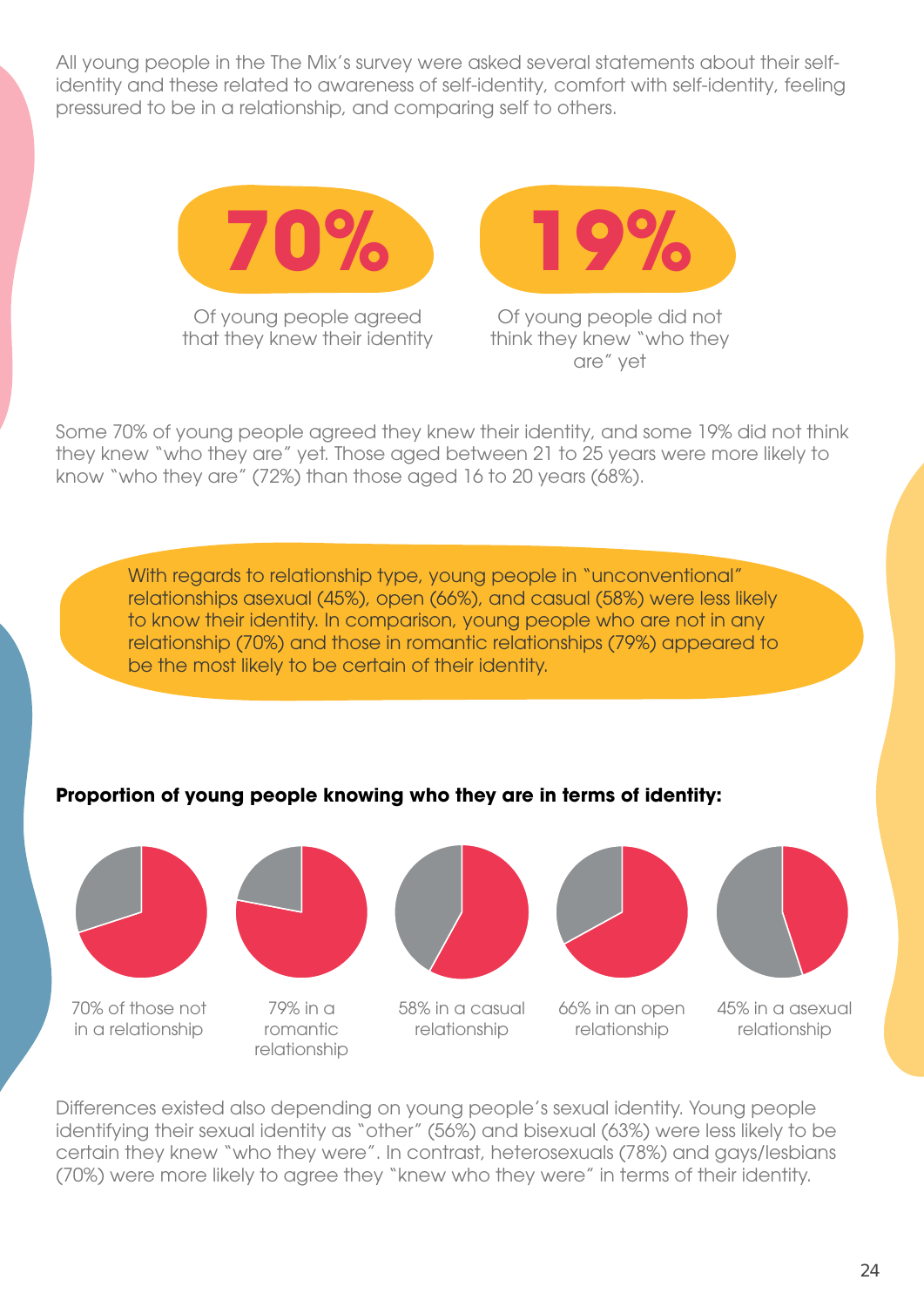#### **Proportion of young people knowing who they are in terms of identity:**



### **Sexuality is fluid for many young people**



It's common for young people to question their sexuality and explore different options.<sup>29</sup> Some 11% of young people said that they are likely to change their sexuality in the future. Females and those aged 16 to 20 years (13% apiece) are more likely to change their sexuality in the future compared to males and those aged 21 to 25 years (9% apiece).

Bisexual young people (26%) and young people with "other" sexuality (18%) are more likely to change their sexuality in the future which may contribute to explaining why they are less likely to feel certain of "who they are" in terms of their identity. Heterosexuals (6%) and gay/lesbians (8%) are far less likely to change their identity in the future.



Young people who are bisexual or with "other" sexuality are more likely to change their sexuality in the future



Young people who are heterosexual and gay/lesbians are less likely to change their identity in the future

²⁹ https://www.themix.org.uk/sex-and-relationships/gender-and-sexuality/how-to-explore-your-sexuality-3353.html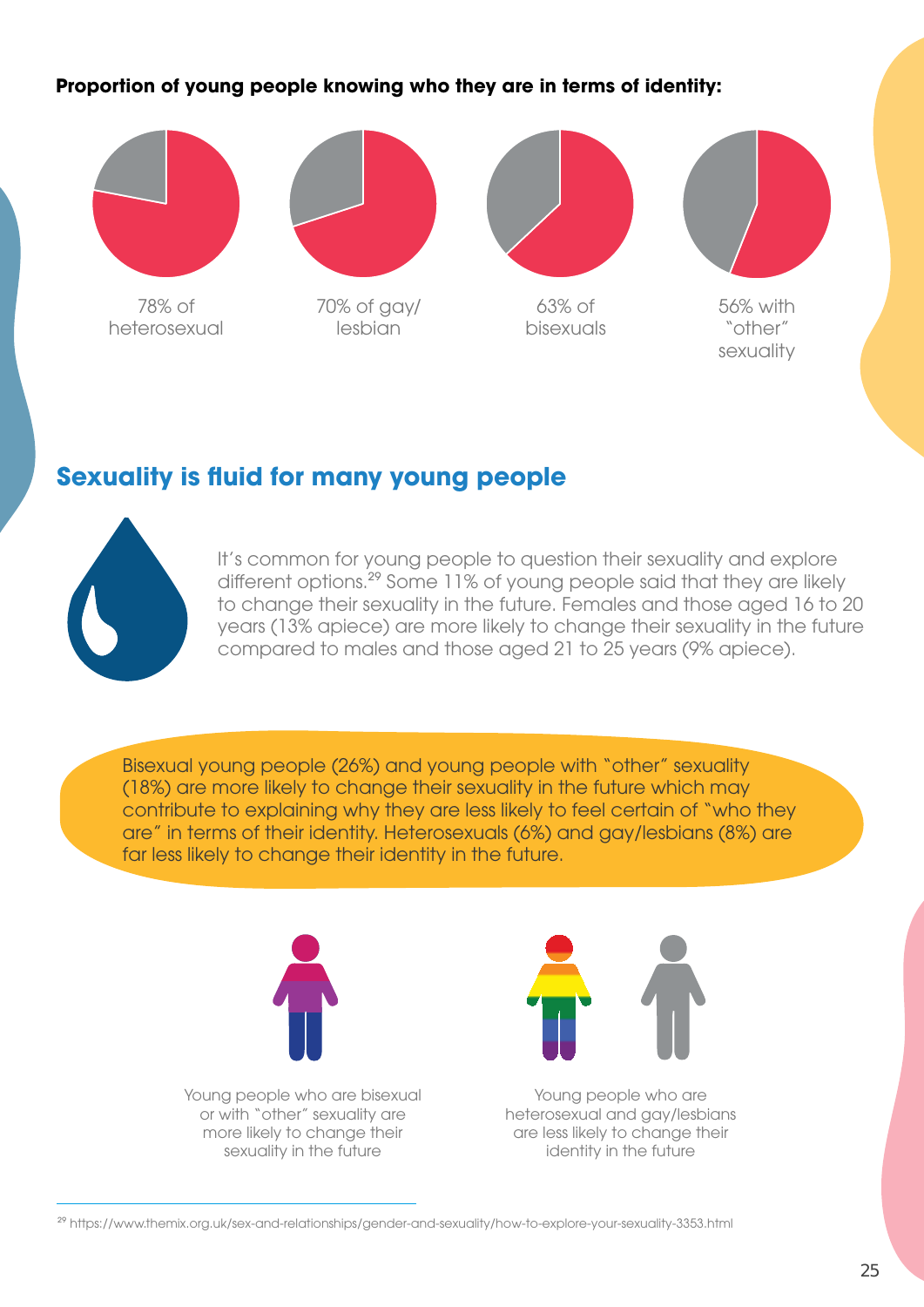#### **Proportion of young people likely to change their sexuality in the future:**





Young people in asexual relationships (28%) and open relationships (27%) are more likely to change their sexuality in the future compared to 11% of young people not in any relationship and 9% of young people in romantic relationships.



Of young people felt comfortable with their identity

Of young people did not feel comfortable with their identity

While 77% of young people felt comfortable with their identity, some 14% did not feel so. Not surprisingly, comfort with one's identity grows with age. Young people aged between 16 and 20 years were more likely to be uncomfortable with their own identity (16%) compared to those aged 21 to 25 years (12%).

Yet again, sexuality and relationship type play an important role in how comfortable a young person feels with their identity. While 84% of heterosexual young people felt comfortable with their identity, gay/lesbian, bisexual, and young people identifying their sexuality as "other", were less likely to be comfortable with their identity.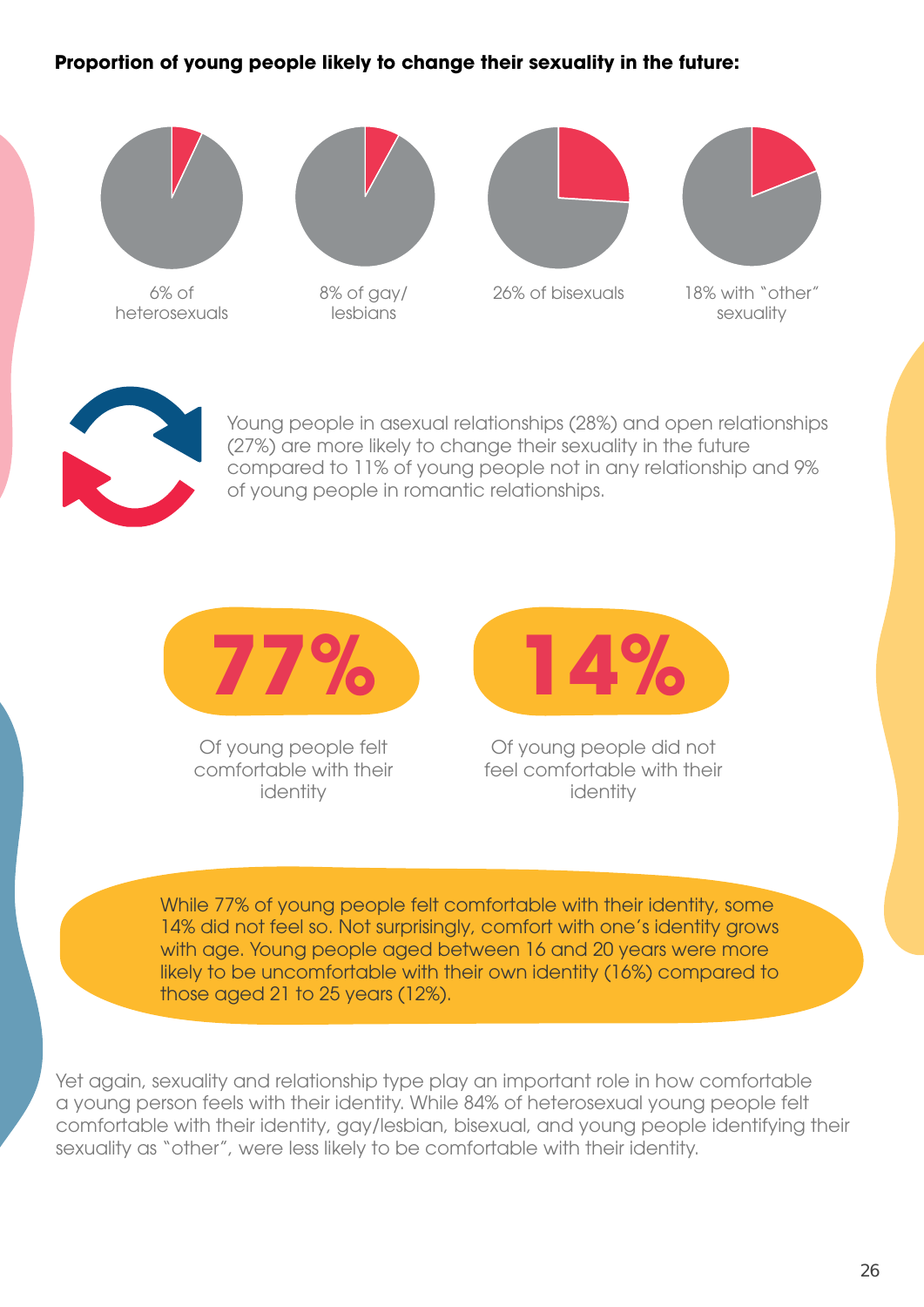#### **Proportion of young people comfortable with their own identity:**



Young people in "unconventional" relationships were less likely to be comfortable with their self-identity. While young people in romantic relationships (87%) and young people not in any relationship (78%) felt comfortable with their identity, only 41% of young people in asexual relationships, 63% of young people in casual relationships, and 71% of young people in open relationships felt comfortable with their own identity.

### **Pressure to be in a relationship**



Of young people felt they were pressured to be in a relationship

Previous studies have established that when a friend of a young person desires to have a romantic relationship, a young person's desire to have a romantic relationship too is increased by 169%<sup>30</sup>. In this survey, 23% of young people felt they were pressured to be in a relationship.

Young people identifying their sexuality as "other" (33%) and gay/lesbian young people (28%) were more likely to feel pressured to be in a relationship. In comparison, 25% of bisexual and 21% of heterosexual young people felt pressure to be in a relationship.

For young people not in any relationship, 29% felt pressured to be in a relationship. Among young people who have ever used a dating app, 28% felt pressured to be in a relationship.

³⁰ https://www.ncbi.nlm.nih.gov/pmc/articles/PMC3888648/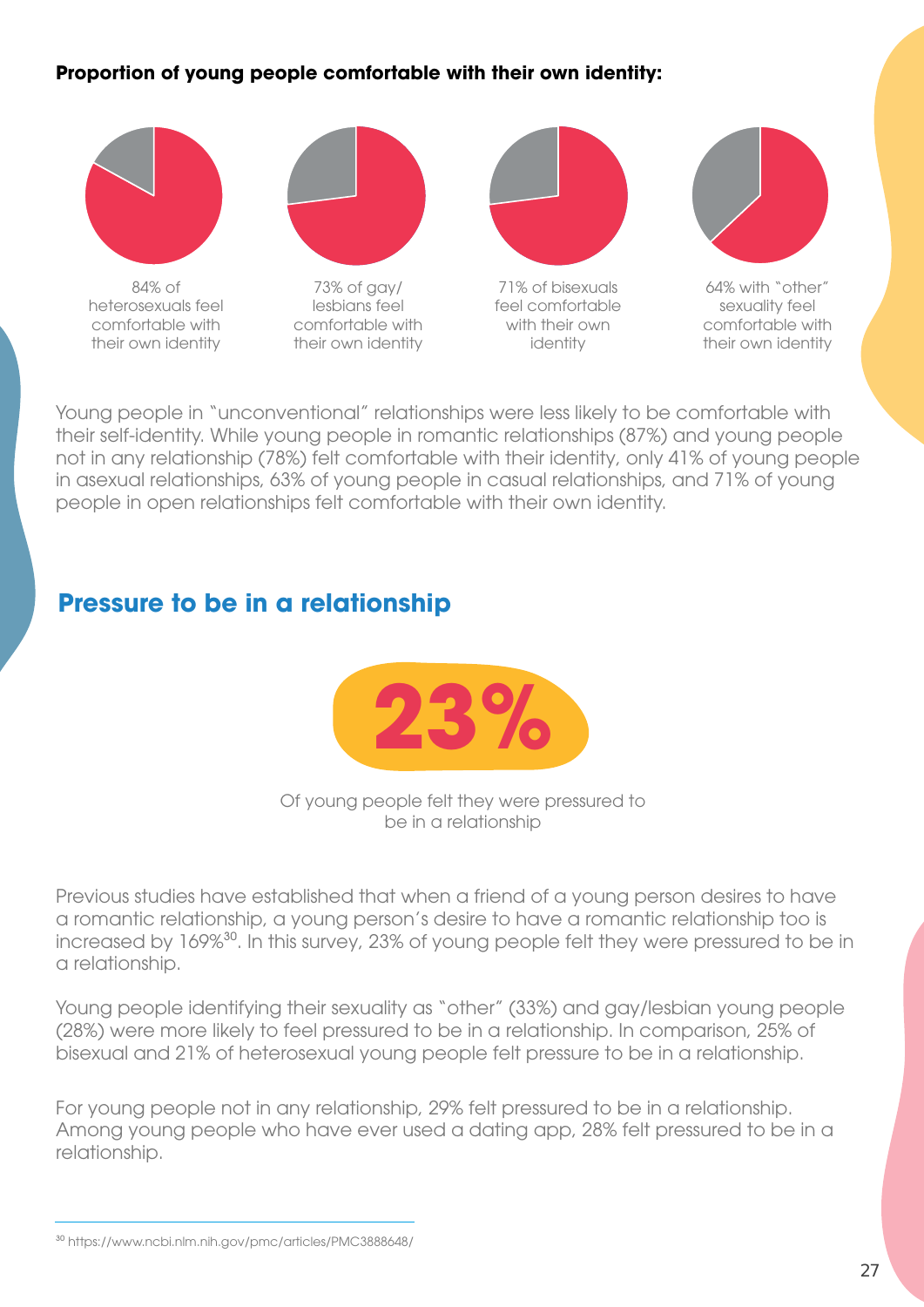Among young people not in any relationship, 58% were happy being single while some 30% were not happy being single. Females (65%) and those aged 21 to 25 years (60%) were more likely to feel happy being single compared to males (53%) and those aged 16 to 20 years (57%).

Gay/lesbian and bisexual young people were less likely to feel happy being single compared to either heterosexual young people or those young people identifying their sexuality as "other".



#### **Proportion of young people comfortable with their own identity:**

### **Many young people struggle with communicating feelings in relationships**

Some 40% of young people agreed they struggle communicating their feelings in relationships. Females (44%) were more likely to say that they struggle in communicating their feelings in relationships, compared to males (37%).

Largely, gay/lesbian young people were more likely to struggle with this compared to bisexual young people or young people identifying as "other" sexuality. However, heterosexual young people were less likely to struggle communicating feelings in their relationships.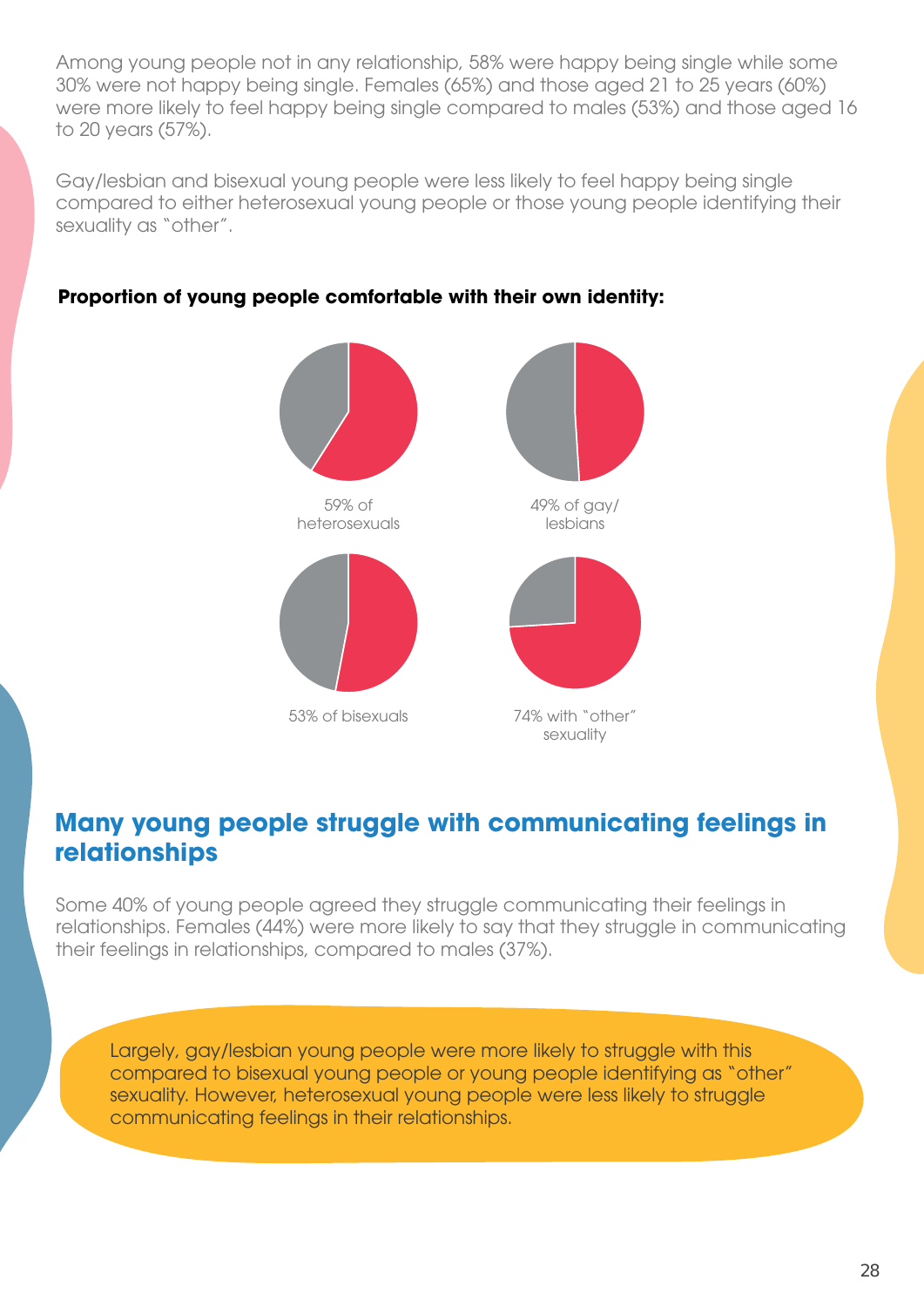#### **Proportion of young people struggling communicating feelings in relationships**



Young people in "unconventional" relationships found it more difficult to communicate their feelings in relationships compared to young people in romantic relationships (43%) or young people not in any relationship (44%). Young people in casual (50%), open ( 43%) and asexual relationships (42%) were the most likely to struggle with communicating their feelings in a relationship.

In summary, a large proportion of young people aged 16 to 25 years seems to have established a sense of self-identity. However, some young people are still exploring their self-identity, especially females, bisexual young people, young people identifying their sexuality as "other" and young people in "unconventional" relationships (especially asexual relationships). A large proportion of young people not in any relationship also feel pressured to be in a relationship, and almost 1 in 2 young people struggle to communicate their feelings in relationships.

# **Media representation of young people's relationships**

Young people often feel their voices are missing in mainstream media, leading to a failure to address issues that affect them<sup>31</sup>. Some reports have established that very few young people see young people on TV that share similar interests or experiences with them, young people sounding like them and young people looking like them<sup>32</sup>.

However young people have a desire to see more diverse representation in mainstream media, especially young people from ethnic minority backgrounds or from the LGBTQ+ community, who feel completely invisible from TV altogether<sup>33</sup>.

<sup>&</sup>lt;sup>31</sup> https://pureadmin.qub.ac.uk/ws/portalfiles/portal/15482673/Behind\_the\_Headlines\_Printed\_Summary\_Report.pdf

³² https://www.bfi.org.uk/news/young-people-uk-television-report

 $33$  https://www.bfi.org.uk/news/young-people-uk-television-report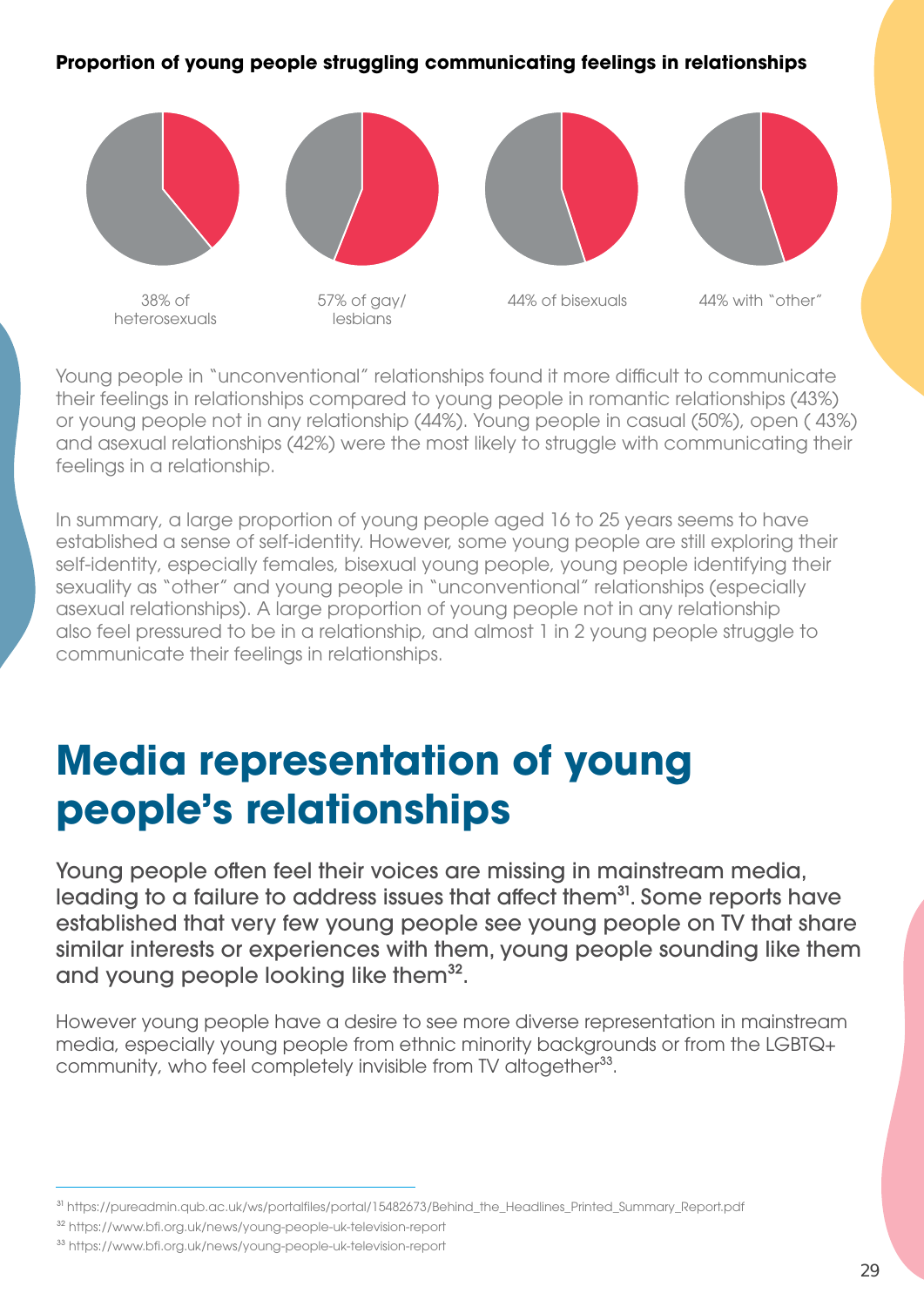In The Mix's survey, only 42% of young people agreed that they see "people like me" represented in mainstream media, while 41% disagreed. Gay/lesbian and young people identifying their sexuality as "other" were more likely to feel not represented by mainstream media. In contrast, heterosexual and bisexual young people were more likely to see people like "them" represented in mainstream media.

#### **Proportion of young people seeing people like them in the mainstream media:**







46% of heterosexuals



In terms of location, young people in Wales (32%) and Northern Ireland (33%) were less likely to see people like "them" in mainstream media. In contrast, 38% of young people in Scotland and 43% of young people in England saw people like "them" represented in mainstream media.



Of young people believe they see relationships like theirs represented in mainstream media

When it comes to representation of relationships in mainstream media, the figures are even lower. Only about a third (36%) of young people believe they see relationships like theirs represented in mainstream media, with one in three feeling that their relationship is not represented. Gay/lesbian young people were more likely to feel their relationships were not represented in mainstream media (71%). This was followed by young people identifying their sexuality as "other" (43%) and bisexual young people (42%). Heterosexual young people were less likely to feel that mainstream media did not show relationships like theirs (28%).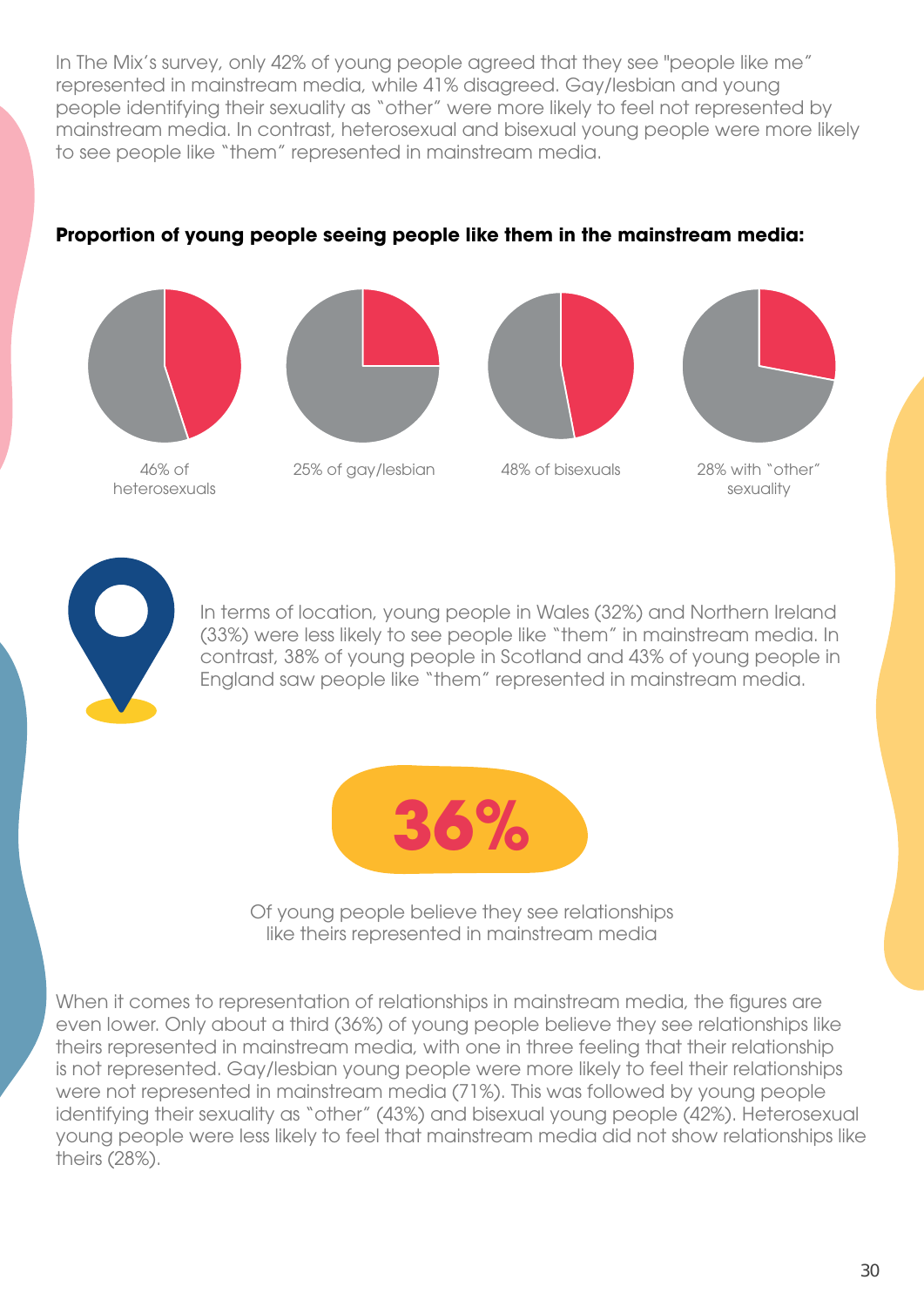Young people in "unconventional" relationships were more likely to believe they did not see relationships like theirs represented in mainstream media. In contrast, young people in romantic relationships were more likely to see their relationships represented in mainstream media.

#### **Proportion of young people seeing people like them in the mainstream media:**



In terms of representation of families in mainstream media, only 43% of young people believed mainstream media represented families like theirs, with a similar proportion (40%) feeling that families like theirs are not represented.

# **Supporting young people with relationship issues: Response from The Mix**

While some young people feel mainstream media represents them, their relationships, and their families, a larger proportion of young people do not believe so.



Of young people want to see more honest representations of the complexity of relationships within the mainstream media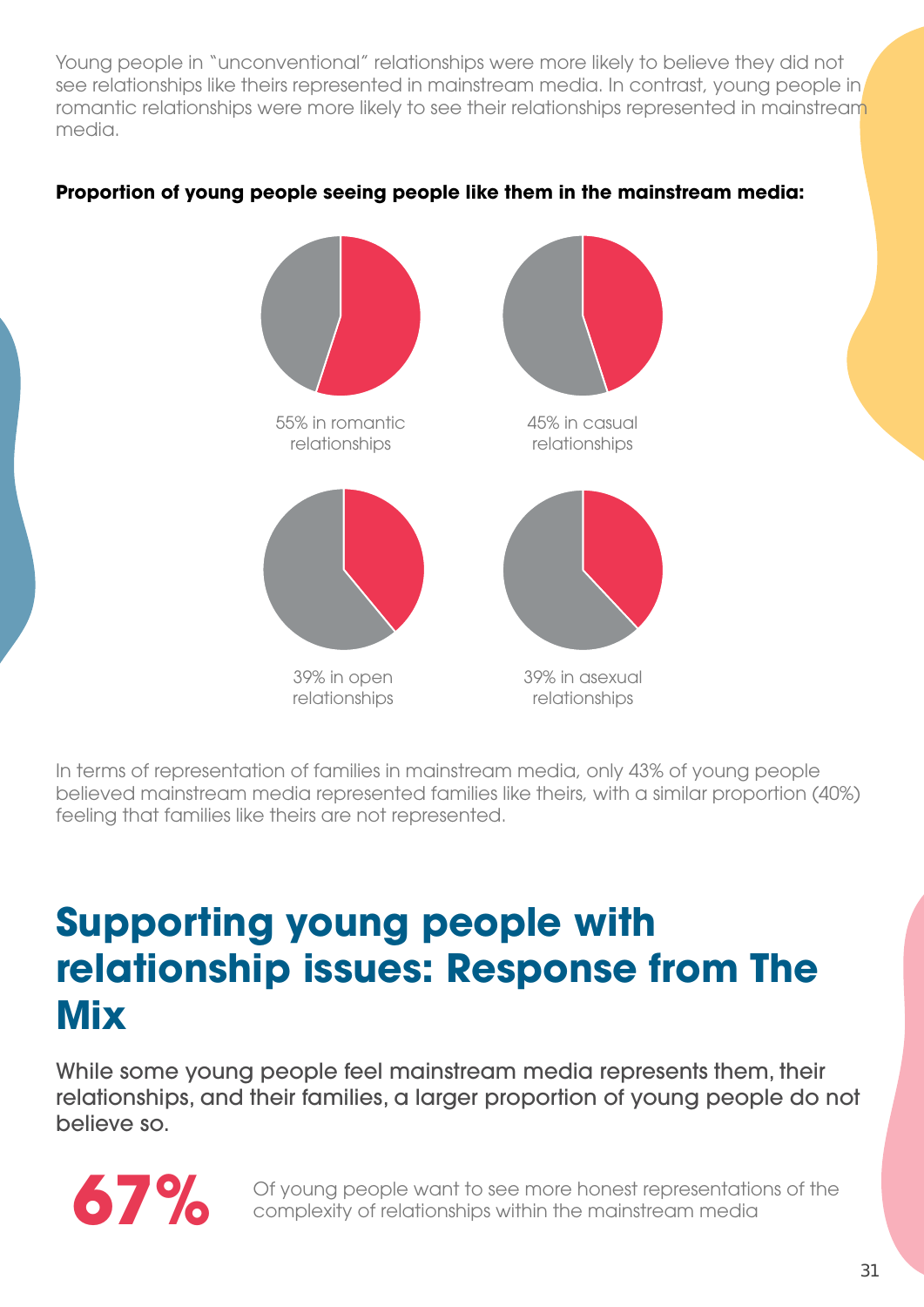Over two thirds (67%) of young people surveyed told us that they do want to see more honest representations of the complexity of relationships within mainstream media rather than idealised versions. Agreement with this statement was particularly strong among gays and lesbians (86%), bisexual young people (83%) and those identifying as "other" sexuality (86%); groups that feel particularly underrepresented.

It is important that young people see more varied representations of the relationships that exist within mainstream media as 44% of young people believe as a result they would feel more confident in themselves. This was particularly true for gay/ lesbian young people (81%), bisexuals (65%) and those identifying as "other" sexuality (66%), who were around twice as likely to agree with the statement than heterosexual young people (36%), many of whom feel well represented in the media.

Young people in casual (51%), open (65%), and asexual (57%) relationships were also more likely to believe they would feel more confident if there were more varied representations of the relationships that exist shown in mainstream media.

Below are some quotes from young people who told us why it is important to have more varied representations of the relationships that exist shown in mainstream media:



*"Because the idealised versions give people false premises for what normal*  relationships are. Excluding the bad stuff just creates a fantasy people will *end up being disappointed by in real life, since it's not real. It's so important to portray real life relationships so people can evaluate their own relationships to see if they are truly healthy or not."* 

*"People can relate and realise what you're thinking is normal and not wrong. Also, it makes you feel less alone."* 





*"I have trouble understanding and expressing my emotions. Seeing media reflect things that I experience helps to give me the words I need to understand myself. The more media represents complex relationships, the more I can understand my own."*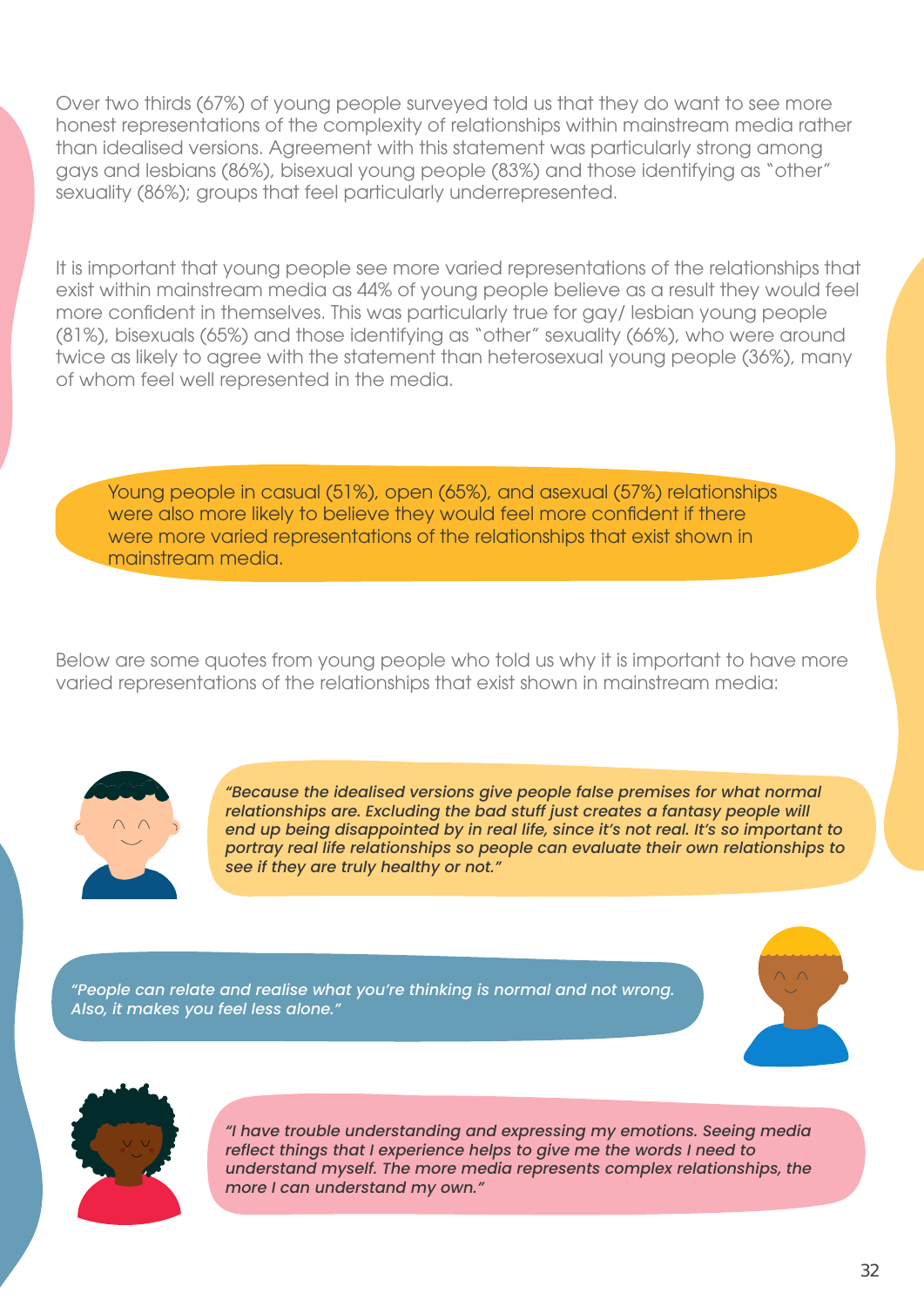*"Life and relationships aren't perfect. Young people get a large majority of information from either school or media. If we're not educated on unhealthy relationship signs in school and idealised versions are pervasive in media, we are more likely to ignore the signs of an unhealthy relationship and perhaps normalise these. Good representation of LGBTQ+ identities also has the power to validate others in their identities and let LGBTQ+ individuals know they're not alone, and they're perfect the way they are. That they don't have to be a sassy best friend trope, or constantly a victim of bullying. That they're just normal people, with normal lives and interests."* 





*"People expect the false to be true then are really upset when they realise its false."* 

In response to many young people not feeling that they, their families and their relationships are not represented in mainstream media, The Mix is working on our new relationships campaign to help represent and celebrate the many different kinds of relationships young people are having. The Mix is calling for more media platforms to take this issue seriously. We believe this will also improve family relationships by leading to greater levels of acceptance and understanding.

The campaign will be led by insights from young people via co-design sessions and the YouGov survey. It will include a youth-led social campaign and a range of article and video content offering expert guidance on navigating relationships, forming new ones and building self-acceptance and self-esteem. The campaign will also include relationship-focused discussions and group chats on The Mix's community, as well as a watch club featuring NOW content, where young people can discuss the relationship themes in shows such as Euphoria.



The Mix are calling for the UK media to address the lack of representation of the reality of young people's relationships within mainstream film, TV and advertising. They want to see real diversity of relationships across all media channels, which will allow young people and their families to see their relationships portrayed as normal and healthy, leading to greater levels of acceptance and support.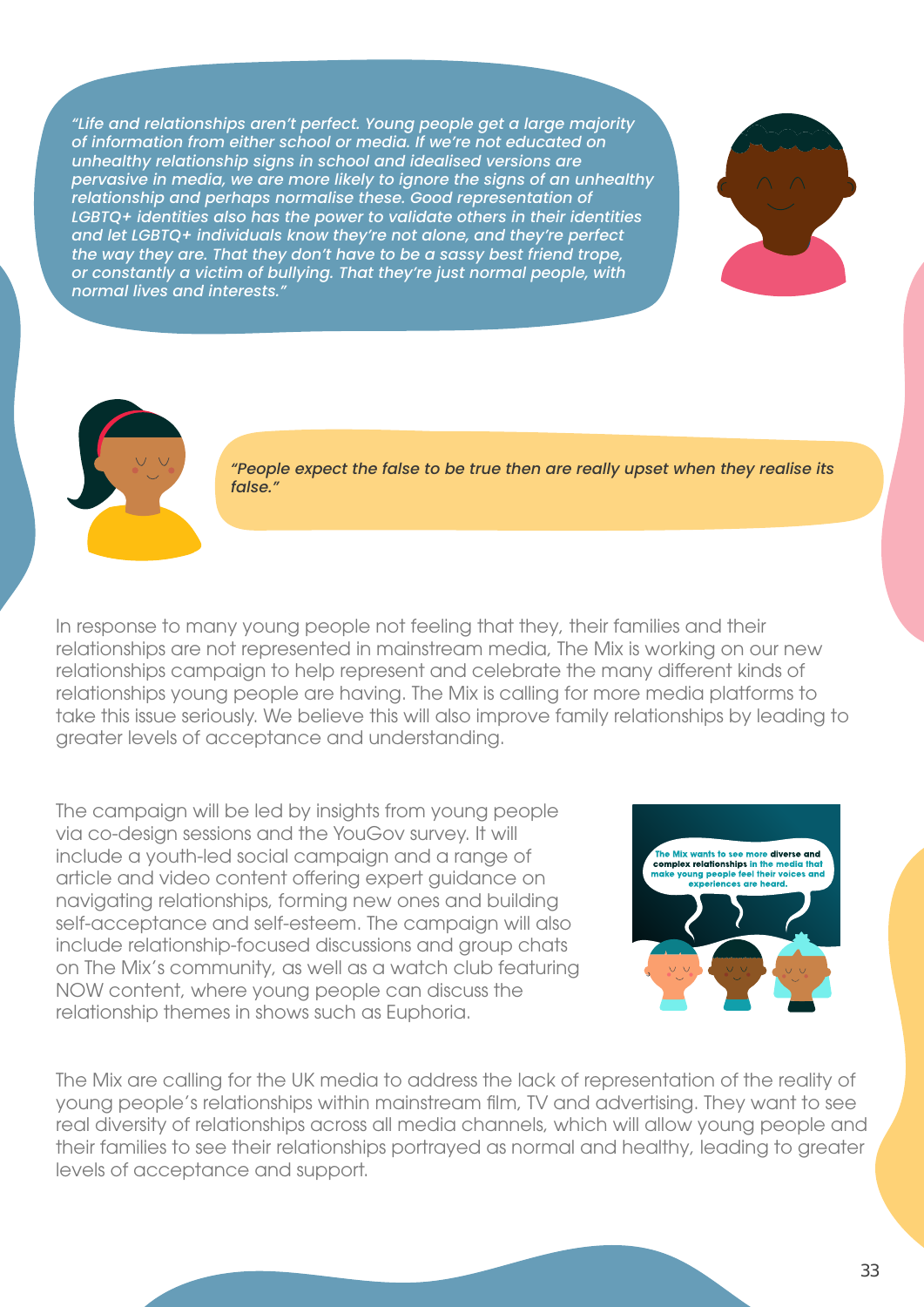The Mix also wants to point young people and those who care for them in the direction of existing services they can turn to for support on relationship issues, such as the counselling, helplines, support articles and peer-to-peer support that The Mix offers. The Mix wants young people to know they are there to listen and support them, no matter what kind of relationships they are having.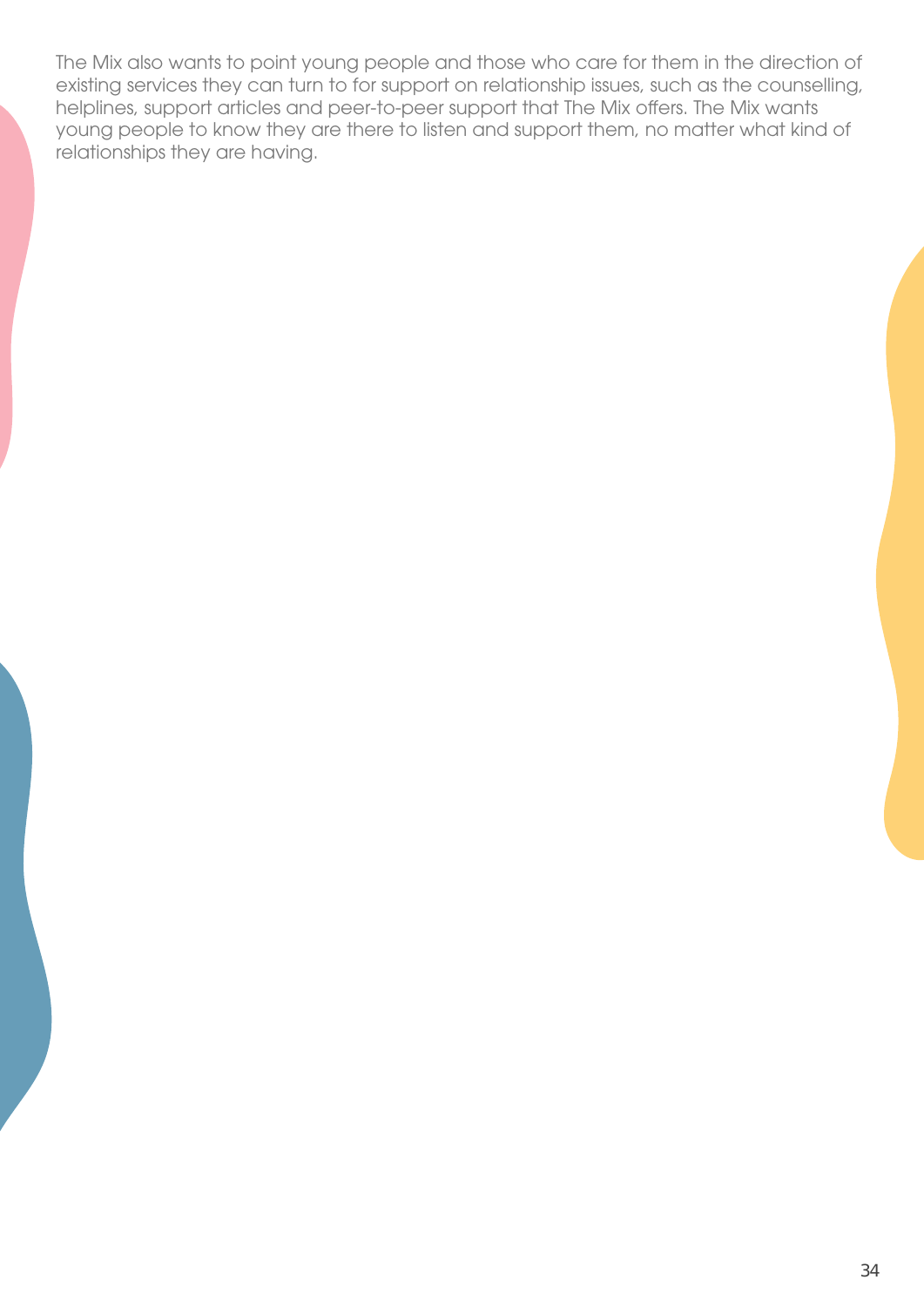# **Resources for those seeking support with any relationship issue**

## **The Mix**

The Mix is a digital youth charity for under 25s, offering support on any and every issue through their multichannel helpline, counselling service, peer-to peer community, 24-hour crisis messenger and online resources.

You can talk to the helpline team by calling 0808 808 4994 between 3pm - 12am, seven days a week (changing to 4pm - 11pm from 1st Feb 2022).

The Mix's website is www.themix.org.uk. You can contact crisis messenger by texting THE MIX to 85258.

## **Cool2talk**

Cool2talk is an NHS-approved site that provides a safe space where young people aged 12-26 can get their anonymous questions answered. All questions posted to the site are answered by a trained, experienced worker within 24 hours. They are there for questions about your body, mental health, relationships and lots more.

Their website is https://cool2talk.org/

## **Click**

Click offers an online chat service, relationship forums, and quizzes. Their Listening Room gives you the opportunity to offload in a private space. You can chat to one of the helpers, who have counselling backgrounds, for up to 15 minutes. The helpers support you to explore and understand what is going on in your relationship.

You can visit their website at www.clickrelationships.org.

## **Disrespect Nobody**

Disrespect Nobody offers information and advice on healthy relationships and abuse. They cover topics like sexting, relationship abuse, consent, rape, and porn.

They do not have a helpline, but their website is www.disrespectnobody.co.uk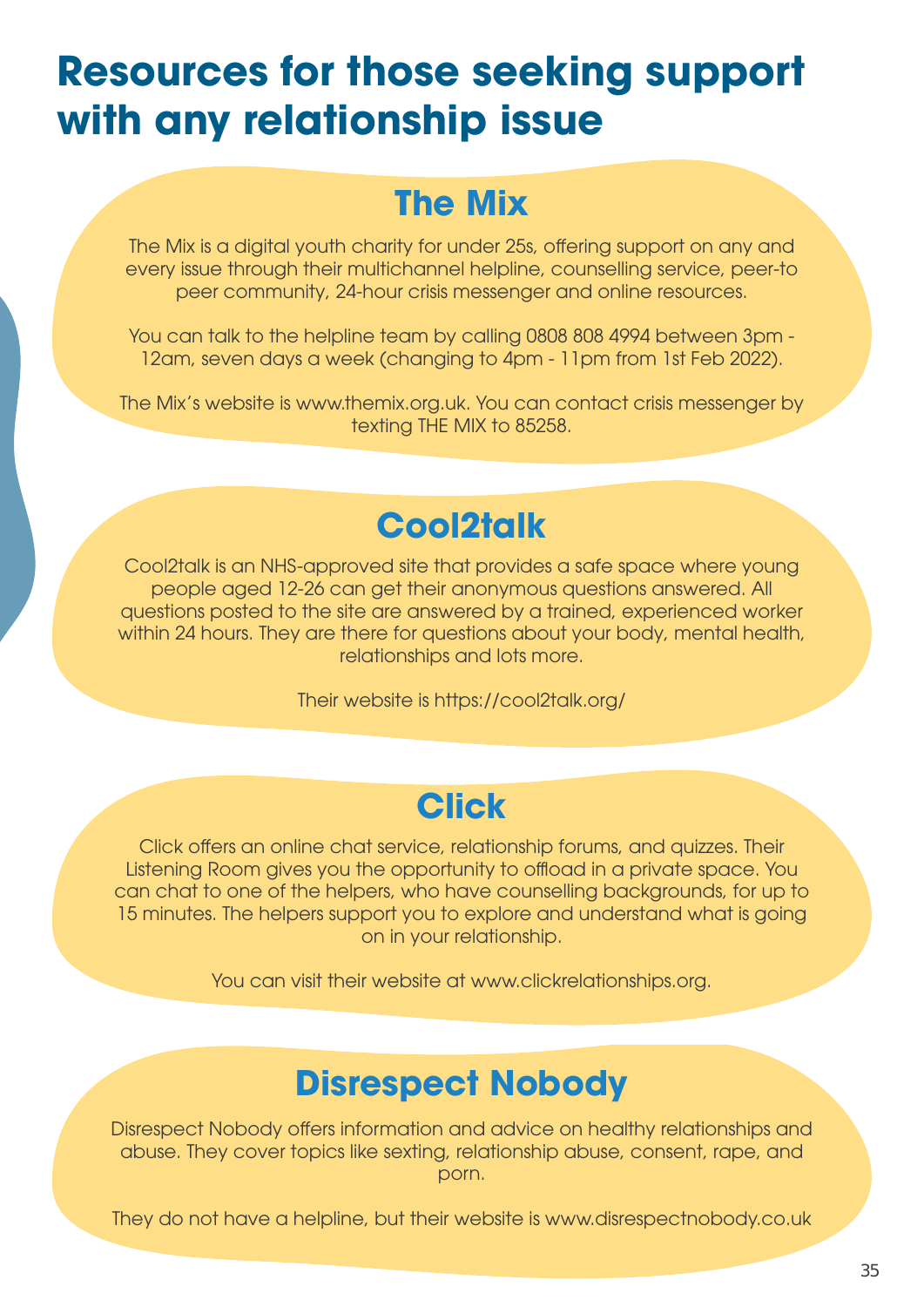## **Think U Know**

Deals with sex, relationships, and the internet. On their website, there are question and answers for anything from sex, blackmail, sexting, online dating, and LGBTQ+ questions.

Their website is www.thinkuknow.co.uk.

## **Relate**

Relate provides relationship support for young people, individuals and families over the phone, by email, webchat and face to face counselling. There is a charge for some of their services. To book telephone counselling call 0300 100 1234. They are open Monday-Thursday from 8am-10pm, Fridays from 8am-6pm and Saturdays from 9am-5pm.

You can also email them at relate.enquiries@relate.org.uk. You can visit their

## **Respect Not Fear**

Respect Not Fear is a website which provides information about domestic violence, self-esteem and healthy relationships. They provide access to other websites and helplines for further, direct support.

For more information, you can visit their website www.respectnotfear.co.uk

## **MeeTwo**

 MeeTwo is a free mobile app. You can get it on the App Store (Apple) or Google Play (Android). The MeeTwo app provides a safe and secure forum for teenagers wanting to discuss any issue affecting their lives.

You can anonymously get advice from experts or other teenagers going through similar experiences in areas such as mental health, self-harming, relationships and friendships. It's primarily geared towards young people aged between 13-19.